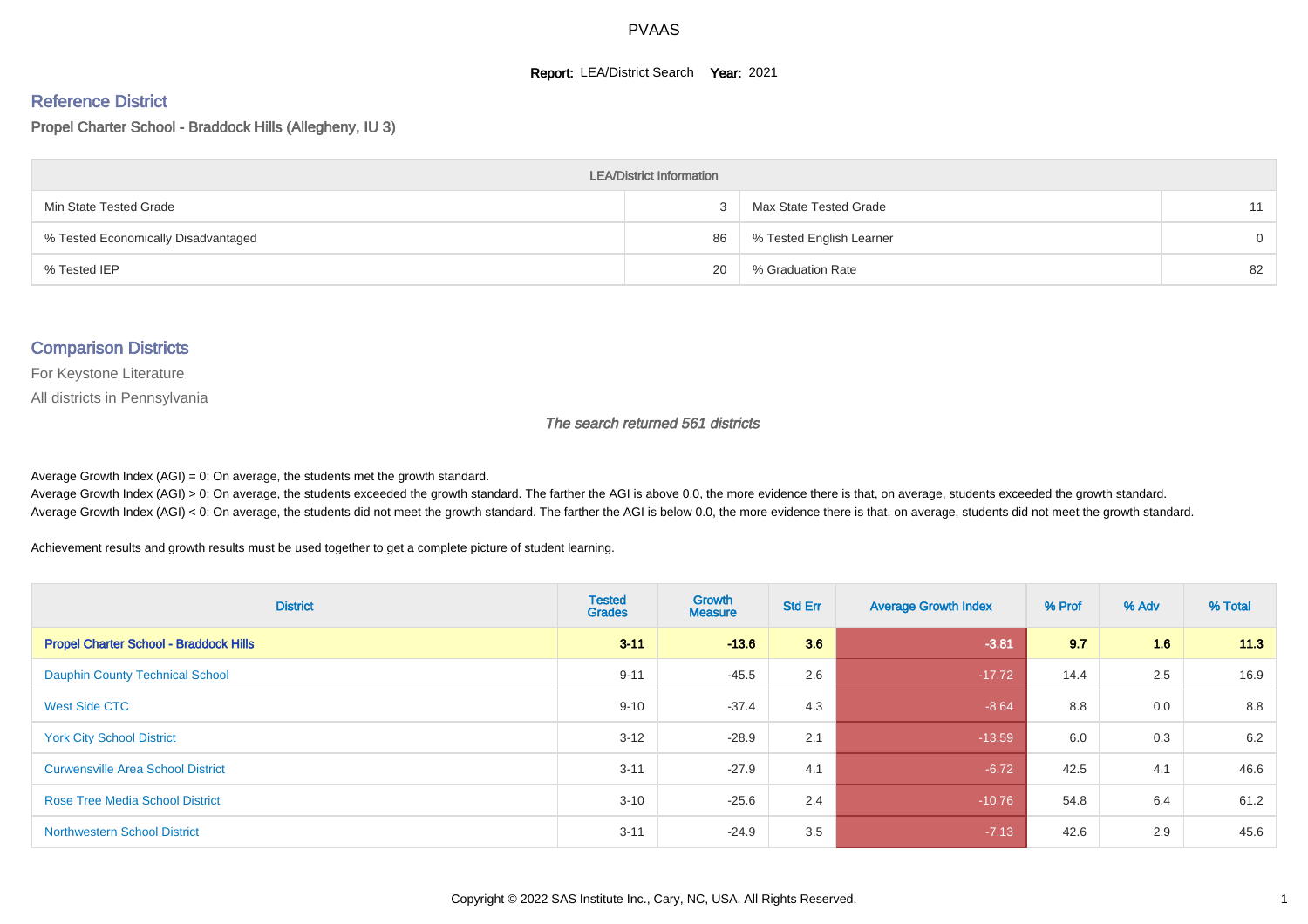| <b>District</b>                               | <b>Tested</b><br><b>Grades</b> | <b>Growth</b><br><b>Measure</b> | <b>Std Err</b> | <b>Average Growth Index</b> | % Prof | % Adv   | % Total |
|-----------------------------------------------|--------------------------------|---------------------------------|----------------|-----------------------------|--------|---------|---------|
| <b>Propel Charter School - Braddock Hills</b> | $3 - 11$                       | $-13.6$                         | 3.6            | $-3.81$                     | 9.7    | 1.6     | 11.3    |
| Philipsburg-Osceola Area School District      | $3 - 11$                       | $-24.8$                         | 3.3            | $-7.43$                     | 19.7   | $2.6\,$ | 22.4    |
| <b>Mastery Charter School - Gratz Campus</b>  | $7 - 10$                       | $-23.9$                         | 4.5            | $-5.29$                     | 2.9    | 0.0     | 2.9     |
| <b>Southern Fulton School District</b>        | $3 - 11$                       | $-23.7$                         | 4.4            | $-5.37$                     | 34.2   | 10.5    | 44.7    |
| <b>Shikellamy School District</b>             | $3 - 10$                       | $-22.3$                         | 2.5            | $-8.92$                     | 33.3   | 6.1     | 39.5    |
| <b>Lawrence County CTC</b>                    | $10 - 11$                      | $-21.7$                         | 3.6            | $-6.05$                     | 19.8   | 0.0     | 19.8    |
| Lackawanna Trail School District              | $3 - 10$                       | $-21.7$                         | 3.5            | $-6.20$                     | 38.5   | 1.5     | 40.0    |
| <b>Springfield Township School District</b>   | $3 - 11$                       | $-18.9$                         | 3.2            | $-5.88$                     | 62.6   | 3.6     | 66.3    |
| <b>Frazier School District</b>                | $3 - 11$                       | $-17.2$                         | 3.7            | $-4.70$                     | 37.1   | 1.6     | 38.7    |
| <b>Penns Manor Area School District</b>       | $3 - 12$                       | $-17.0$                         | 3.7            | $-4.52$                     | 29.7   | 3.1     | 32.8    |
| <b>Pennridge School District</b>              | $3 - 10$                       | $-16.8$                         | 1.4            | $-11.59$                    | 46.8   | 8.0     | 54.9    |
| Jefferson County-Dubois AVTS                  | $9 - 11$                       | $-16.2$                         | 3.9            | $-4.16$                     | 23.0   | 0.0     | 23.0    |
| <b>Lancaster School District</b>              | $3 - 12$                       | $-15.8$                         | 1.5            | $-10.90$                    | 14.6   | $2.3\,$ | 16.9    |
| Mifflinburg Area School District              | $3 - 11$                       | $-15.8$                         | 2.5            | $-6.30$                     | 42.4   | 4.0     | 46.4    |
| Schuylkill Haven Area School District         | $3 - 11$                       | $-15.3$                         | 3.1            | $-4.87$                     | 49.7   | 2.4     | 52.1    |
| <b>Ringgold School District</b>               | $3 - 11$                       | $-14.7$                         | 2.4            | $-6.04$                     | 41.5   | 7.9     | 49.4    |
| <b>Tacony Academy Charter School</b>          | $3 - 11$                       | $-14.7$                         | 3.0            | $-4.82$                     | 22.4   | 1.8     | 24.1    |
| Southern Columbia Area School District        | $3 - 11$                       | $-14.6$                         | 3.0            | $-4.92$                     | 55.0   | 4.0     | 59.0    |
| <b>Erie City School District</b>              | $3 - 12$                       | $-14.5$                         | 1.6            | $-9.26$                     | 25.4   | 3.0     | 28.4    |
| <b>Ridgway Area School District</b>           | $3 - 11$                       | $-14.5$                         | 4.1            | $-3.56$                     | 49.0   | 9.8     | 58.8    |
| <b>Minersville Area School District</b>       | $3 - 11$                       | $-14.4$                         | 3.7            | $-3.90$                     | 39.3   | 3.3     | 42.6    |
| <b>Williamsburg Community School District</b> | $3 - 11$                       | $-14.3$                         | 4.1            | $-3.48$                     | 28.3   | 0.0     | 28.3    |
| Johnsonburg Area School District              | $3 - 11$                       | $-14.1$                         | 3.9            | $-3.62$                     | 54.0   | 4.6     | 58.6    |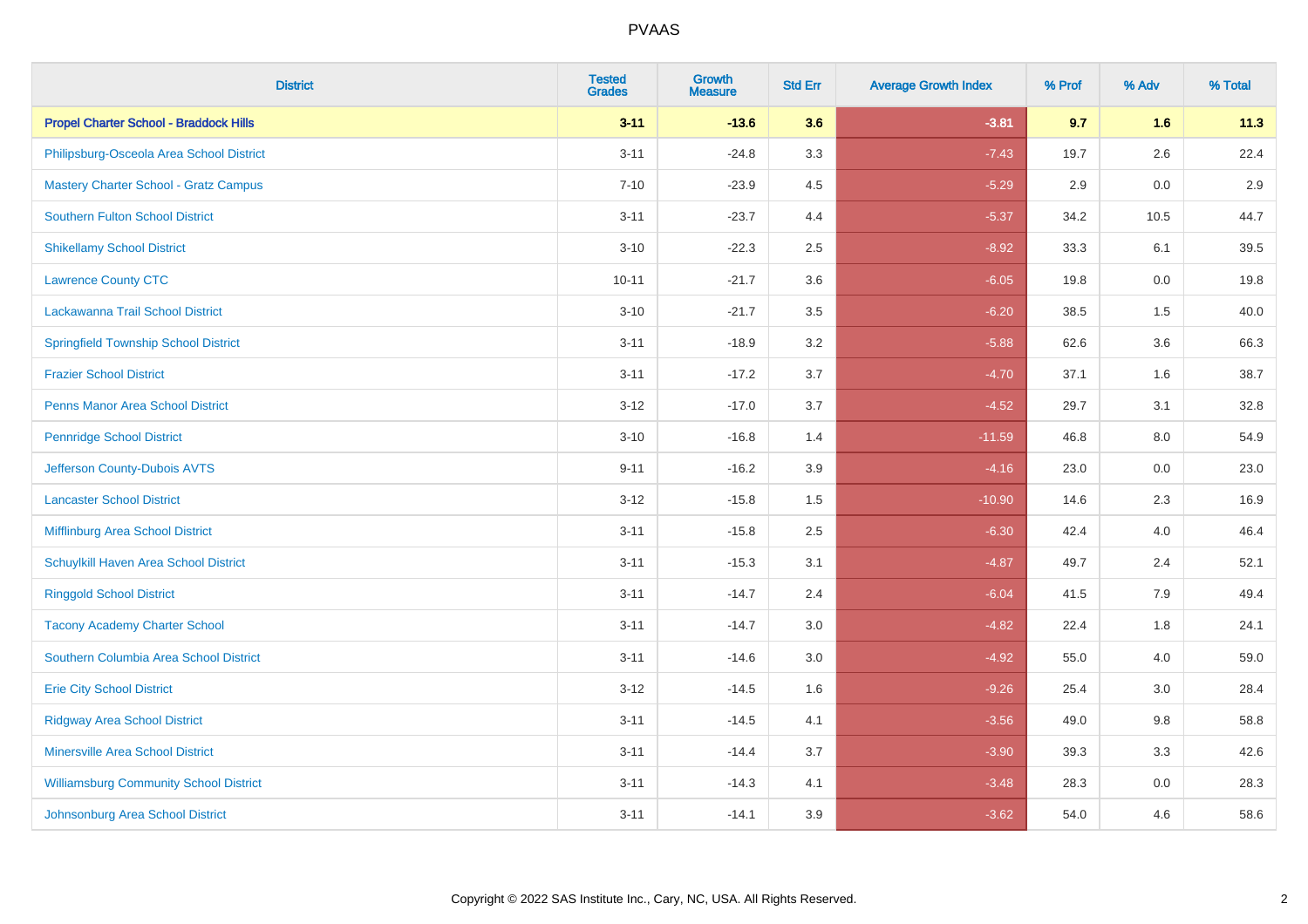| <b>District</b>                                 | <b>Tested</b><br><b>Grades</b> | <b>Growth</b><br><b>Measure</b> | <b>Std Err</b> | <b>Average Growth Index</b> | % Prof | % Adv   | % Total |
|-------------------------------------------------|--------------------------------|---------------------------------|----------------|-----------------------------|--------|---------|---------|
| <b>Propel Charter School - Braddock Hills</b>   | $3 - 11$                       | $-13.6$                         | 3.6            | $-3.81$                     | 9.7    | 1.6     | 11.3    |
| <b>Riverside Beaver County School District</b>  | $3 - 11$                       | $-14.0$                         | 3.0            | $-4.64$                     | 49.4   | $8.8\,$ | 58.2    |
| <b>Bristol Township School District</b>         | $3 - 11$                       | $-13.9$                         | 2.0            | $-7.05$                     | 31.0   | 3.7     | 34.7    |
| <b>Tulpehocken Area School District</b>         | $3 - 12$                       | $-13.7$                         | 2.8            | $-4.81$                     | 36.7   | 2.8     | 39.4    |
| <b>Propel Charter School - Braddock Hills</b>   | $3 - 11$                       | $-13.6$                         | 3.6            | $-3.81$                     | 9.7    | 1.6     | 11.3    |
| Salisbury-Elk Lick School District              | $3 - 11$                       | $-13.5$                         | 5.9            | $-2.30$                     | 27.8   | 0.0     | 27.8    |
| <b>Titusville Area School District</b>          | $3 - 11$                       | $-13.2$                         | 2.6            | $-4.99$                     | 43.2   | 4.8     | 48.0    |
| <b>Rochester Area School District</b>           | $3 - 11$                       | $-13.2$                         | 4.6            | $-2.89$                     | 19.5   | 1.3     | 20.8    |
| <b>Northern Potter School District</b>          | $3 - 12$                       | $-13.1$                         | 4.6            | $-2.84$                     | 37.5   | 0.0     | 37.5    |
| Southern Huntingdon County School District      | $3 - 11$                       | $-12.9$                         | 3.2            | $-3.98$                     | 32.5   | $2.5\,$ | 35.0    |
| <b>Keystone Education Center Charter School</b> | $3 - 12$                       | $-12.9$                         | 5.9            | $-2.19$                     | 28.0   | 0.0     | 28.0    |
| <b>Hatboro-Horsham School District</b>          | $3 - 11$                       | $-12.8$                         | 1.7            | $-7.47$                     | 45.6   | 7.2     | 52.8    |
| <b>Norristown Area School District</b>          | $3 - 12$                       | $-12.8$                         | 1.6            | $-7.98$                     | 23.5   | 2.3     | 25.7    |
| <b>Avonworth School District</b>                | $3 - 10$                       | $-12.6$                         | 3.1            | $-4.01$                     | 59.8   | 4.6     | 64.4    |
| Columbia-Montour AVTS                           | $9 - 10$                       | $-12.5$                         | 3.0            | $-4.16$                     | 22.3   | 0.6     | 22.9    |
| <b>Wellsboro Area School District</b>           | $3 - 11$                       | $-12.4$                         | 3.0            | $-4.11$                     | 49.2   | 11.9    | 61.1    |
| <b>Owen J Roberts School District</b>           | $3 - 11$                       | $-12.3$                         | 1.6            | $-7.61$                     | 57.0   | 11.9    | 69.0    |
| <b>West Mifflin Area School District</b>        | $3 - 12$                       | $-12.3$                         | 2.9            | $-4.22$                     | 39.7   | 10.3    | 50.0    |
| <b>Annville-Cleona School District</b>          | $3 - 12$                       | $-12.1$                         | 2.7            | $-4.46$                     | 34.9   | 7.8     | 42.6    |
| Catasauqua Area School District                 | $3 - 12$                       | $-12.1$                         | 3.0            | $-4.00$                     | 36.8   | 7.6     | 44.3    |
| <b>Bucks County Technical High School</b>       | $9 - 10$                       | $-12.0$                         | 2.5            | $-4.84$                     | 35.9   | 3.2     | 39.2    |
| <b>Marion Center Area School District</b>       | $3 - 10$                       | $-12.0$                         | 3.1            | $-3.87$                     | 33.7   | 1.1     | 34.8    |
| <b>Moniteau School District</b>                 | $3 - 11$                       | $-11.8$                         | 3.3            | $-3.56$                     | 50.0   | 6.3     | 56.3    |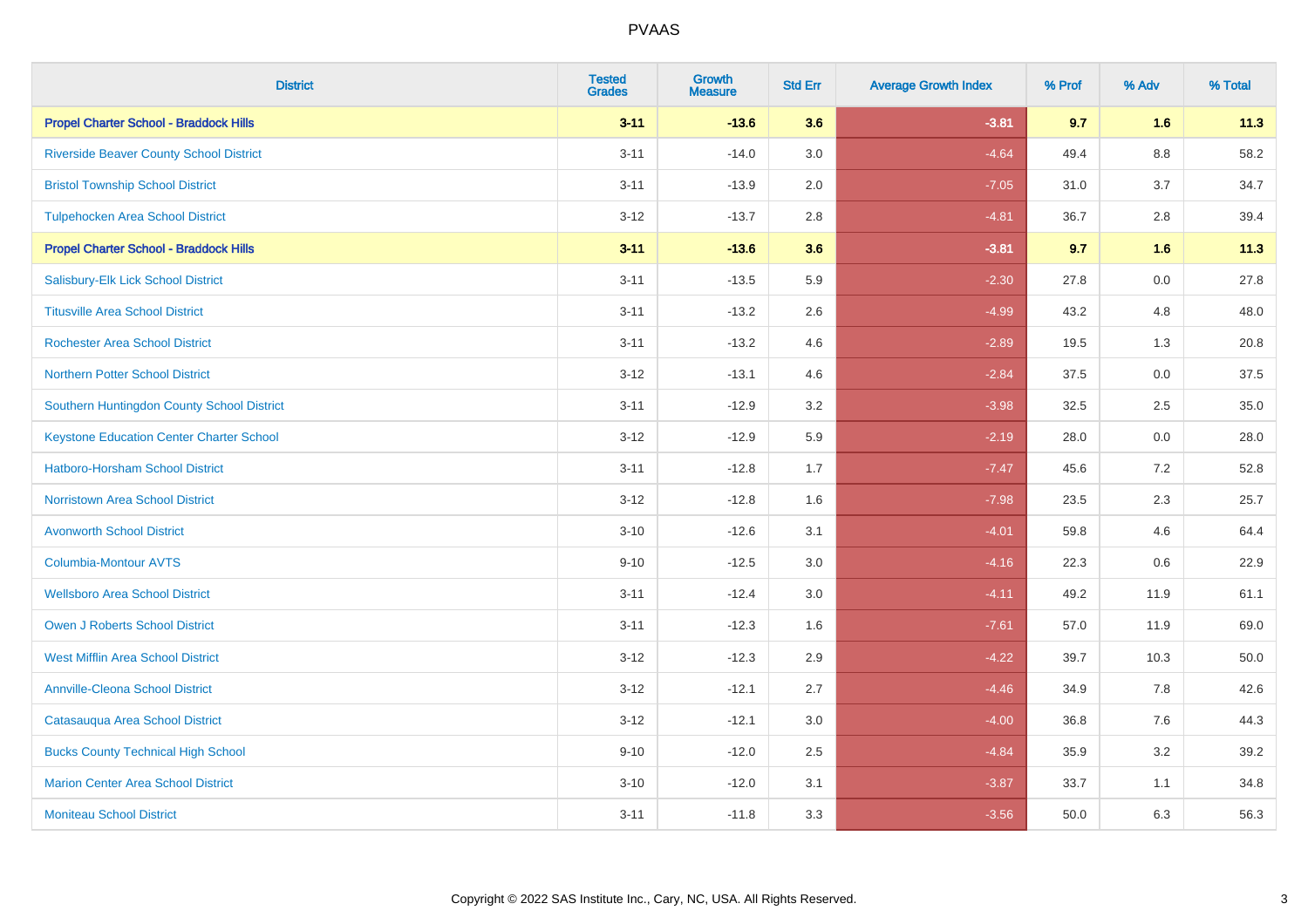| <b>District</b>                               | <b>Tested</b><br><b>Grades</b> | <b>Growth</b><br><b>Measure</b> | <b>Std Err</b> | <b>Average Growth Index</b> | % Prof | % Adv   | % Total |
|-----------------------------------------------|--------------------------------|---------------------------------|----------------|-----------------------------|--------|---------|---------|
| <b>Propel Charter School - Braddock Hills</b> | $3 - 11$                       | $-13.6$                         | 3.6            | $-3.81$                     | 9.7    | 1.6     | 11.3    |
| <b>Steelton-Highspire School District</b>     | $3 - 11$                       | $-11.8$                         | 3.5            | $-3.40$                     | 14.5   | 0.0     | 14.5    |
| <b>Propel Charter School-Homestead</b>        | $3 - 11$                       | $-11.7$                         | 4.1            | $-2.84$                     | 15.9   | 0.0     | 15.9    |
| <b>Abington School District</b>               | $3 - 10$                       | $-11.5$                         | 1.9            | $-6.00$                     | 56.2   | 11.6    | 67.8    |
| Southern Tioga School District                | $3 - 11$                       | $-11.5$                         | 2.7            | $-4.25$                     | 47.8   | 6.4     | 54.3    |
| Maritime Academy Charter School               | $3 - 10$                       | $-11.4$                         | 3.5            | $-3.29$                     | 15.2   | 0.0     | 15.2    |
| <b>Plum Borough School District</b>           | $3 - 11$                       | $-11.3$                         | 2.2            | $-5.19$                     | 51.1   | 9.0     | 60.1    |
| <b>South Park School District</b>             | $3 - 11$                       | $-11.3$                         | 2.7            | $-4.23$                     | 53.5   | 13.7    | 67.3    |
| La Academia Partnership Charter School        | $6 - 11$                       | $-11.0$                         | 4.7            | $-2.34$                     | 6.8    | 0.0     | 6.8     |
| <b>Sugar Valley Rural Charter School</b>      | $3 - 11$                       | $-11.0$                         | 4.5            | $-2.46$                     | 14.9   | 0.0     | 14.9    |
| <b>Solanco School District</b>                | $3 - 11$                       | $-11.0$                         | 2.0            | $-5.55$                     | 41.6   | 4.5     | 46.1    |
| <b>Propel Charter School-Montour</b>          | $3 - 10$                       | $-10.7$                         | 3.9            | $-2.71$                     | 13.7   | 0.0     | 13.7    |
| Northern Lehigh School District               | $3 - 12$                       | $-10.4$                         | 2.7            | $-3.82$                     | 28.0   | 9.3     | 37.3    |
| <b>Exeter Township School District</b>        | $3 - 11$                       | $-10.4$                         | 1.9            | $-5.44$                     | 50.6   | 2.7     | 53.3    |
| <b>Farrell Area School District</b>           | $3 - 11$                       | $-10.4$                         | 4.3            | $-2.41$                     | 19.0   | 0.0     | 19.0    |
| The New Academy Charter School                | $8 - 11$                       | $-10.4$                         | 5.2            | $-2.00$                     | 0.0    | $0.0\,$ | $0.0\,$ |
| <b>Union City Area School District</b>        | $3 - 12$                       | $-10.2$                         | 3.6            | $-2.87$                     | 42.9   | 3.2     | 46.0    |
| <b>Pittston Area School District</b>          | $3 - 11$                       | $-10.1$                         | 5.6            | $-1.80$                     | 38.1   | 9.5     | 47.6    |
| <b>Northwest Area School District</b>         | $3 - 10$                       | $-10.0$                         | 3.8            | $-2.59$                     | 34.6   | $7.3$   | 41.8    |
| Jefferson-Morgan School District              | $3 - 10$                       | $-9.9$                          | 4.2            | $-2.35$                     | 43.8   | 4.2     | 47.9    |
| <b>Big Spring School District</b>             | $3 - 11$                       | $-9.8$                          | 2.4            | $-4.00$                     | 38.6   | 8.9     | 47.5    |
| <b>Neshannock Township School District</b>    | $3 - 10$                       | $-9.7$                          | 2.9            | $-3.34$                     | 62.4   | 5.6     | 67.9    |
| <b>Benton Area School District</b>            | $3 - 10$                       | $-9.7$                          | 4.5            | $-2.18$                     | 43.2   | 5.4     | 48.6    |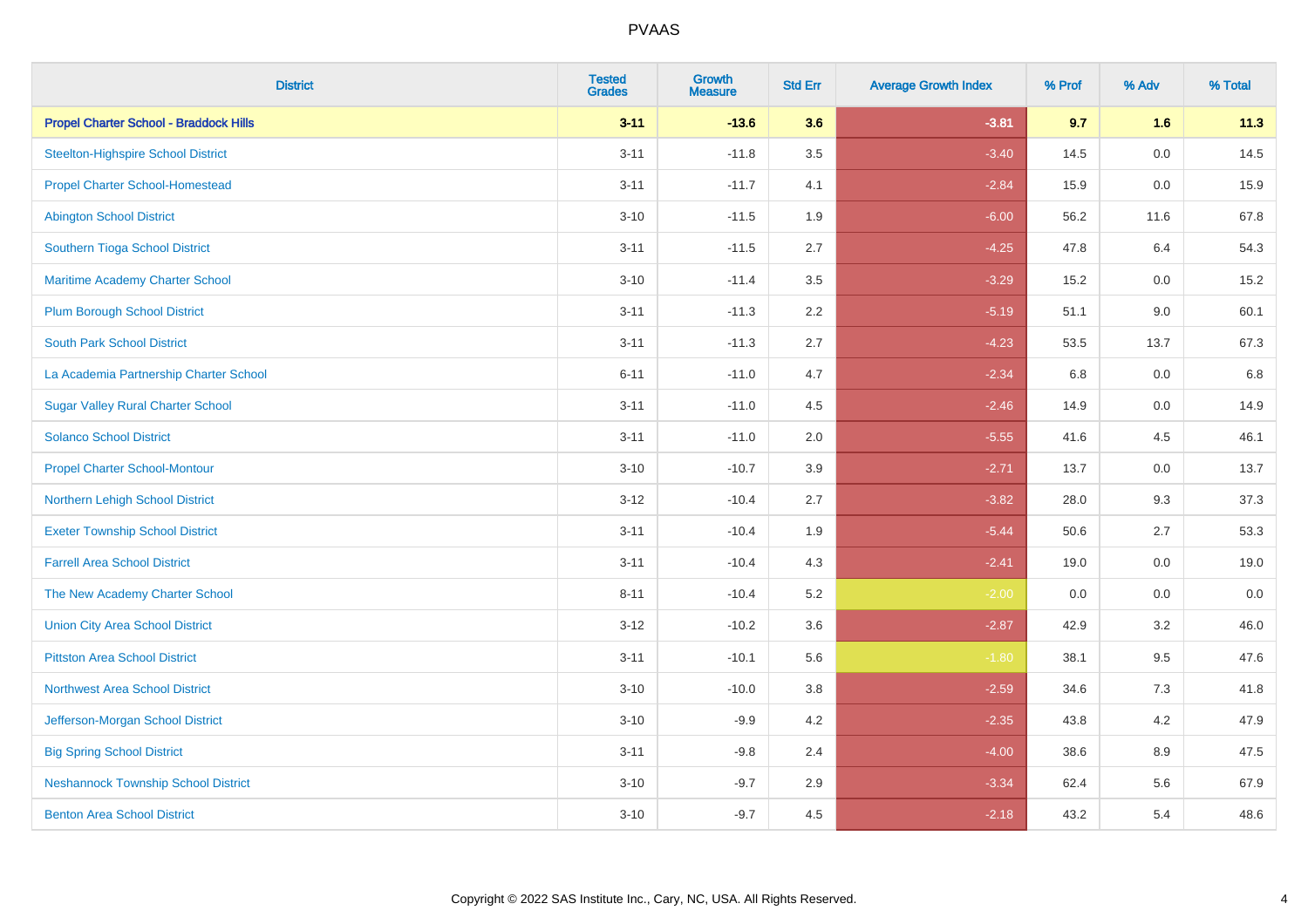| <b>District</b>                               | <b>Tested</b><br><b>Grades</b> | <b>Growth</b><br><b>Measure</b> | <b>Std Err</b> | <b>Average Growth Index</b> | % Prof | % Adv   | % Total |
|-----------------------------------------------|--------------------------------|---------------------------------|----------------|-----------------------------|--------|---------|---------|
| <b>Propel Charter School - Braddock Hills</b> | $3 - 11$                       | $-13.6$                         | 3.6            | $-3.81$                     | 9.7    | 1.6     | 11.3    |
| <b>Chambersburg Area School District</b>      | $3 - 11$                       | $-9.5$                          | 1.3            | $-7.20$                     | 42.7   | $8.6\,$ | 51.4    |
| <b>Redbank Valley School District</b>         | $3 - 11$                       | $-9.5$                          | 3.4            | $-2.77$                     | 31.5   | 4.9     | 36.4    |
| <b>Clearfield Area School District</b>        | $3 - 10$                       | $-9.4$                          | 2.6            | $-3.56$                     | 43.0   | 3.1     | 46.1    |
| <b>Carmichaels Area School District</b>       | $3 - 10$                       | $-9.3$                          | 3.3            | $-2.81$                     | 35.1   | 1.4     | 36.5    |
| <b>Berwick Area School District</b>           | $3 - 11$                       | $-9.3$                          | 2.6            | $-3.59$                     | 42.1   | 5.5     | 47.6    |
| <b>Bradford Area School District</b>          | $3 - 12$                       | $-9.3$                          | 2.4            | $-3.87$                     | 45.8   | 8.3     | 54.2    |
| <b>North East School District</b>             | $3 - 11$                       | $-9.3$                          | 3.1            | $-3.02$                     | 62.6   | 14.4    | 77.0    |
| <b>Innovative Arts Academy Charter School</b> | $6 - 11$                       | $-9.1$                          | 3.7            | $-2.44$                     | 9.5    | 0.0     | 9.5     |
| <b>Mahanoy Area School District</b>           | $3 - 10$                       | $-9.0$                          | 3.6            | $-2.49$                     | 26.2   | 1.6     | 27.9    |
| <b>Aliquippa School District</b>              | $3 - 11$                       | $-9.0$                          | 4.2            | $-2.14$                     | 11.0   | 0.0     | 11.0    |
| Philadelphia Academy Charter School           | $3 - 11$                       | $-8.9$                          | 2.9            | $-3.04$                     | 50.5   | 2.9     | 53.4    |
| South Allegheny School District               | $3 - 11$                       | $-8.8$                          | 3.2            | $-2.70$                     | 40.5   | $0.0\,$ | 40.5    |
| <b>North Star School District</b>             | $3 - 11$                       | $-8.7$                          | 3.5            | $-2.51$                     | 47.8   | 6.0     | 53.7    |
| <b>Palisades School District</b>              | $3 - 11$                       | $-8.7$                          | 2.8            | $-3.06$                     | 53.8   | 6.7     | 60.5    |
| <b>Milton Area School District</b>            | $3 - 11$                       | $-8.7$                          | 2.5            | $-3.52$                     | 45.4   | 6.9     | 52.3    |
| <b>Chartiers-Houston School District</b>      | $3 - 10$                       | $-8.6$                          | 3.5            | $-2.41$                     | 59.7   | 4.5     | 64.2    |
| <b>Lampeter-Strasburg School District</b>     | $3 - 12$                       | $-8.6$                          | 2.0            | $-4.33$                     | 55.1   | 9.8     | 64.8    |
| <b>West Middlesex Area School District</b>    | $3 - 10$                       | $-8.4$                          | $3.8\,$        | $-2.21$                     | 34.9   | 2.8     | 37.6    |
| <b>Elizabeth Forward School District</b>      | $3 - 11$                       | $-8.4$                          | 2.4            | $-3.41$                     | 51.7   | 4.0     | 55.7    |
| <b>Southmoreland School District</b>          | $3 - 11$                       | $-8.3$                          | 3.6            | $-2.32$                     | 56.8   | 7.2     | 64.0    |
| <b>Tamaqua Area School District</b>           | $3 - 12$                       | $-8.2$                          | 2.5            | $-3.24$                     | 44.5   | 1.9     | 46.4    |
| <b>Muncy School District</b>                  | $3 - 11$                       | $-8.1$                          | 3.7            | $-2.21$                     | 42.0   | 3.8     | 45.8    |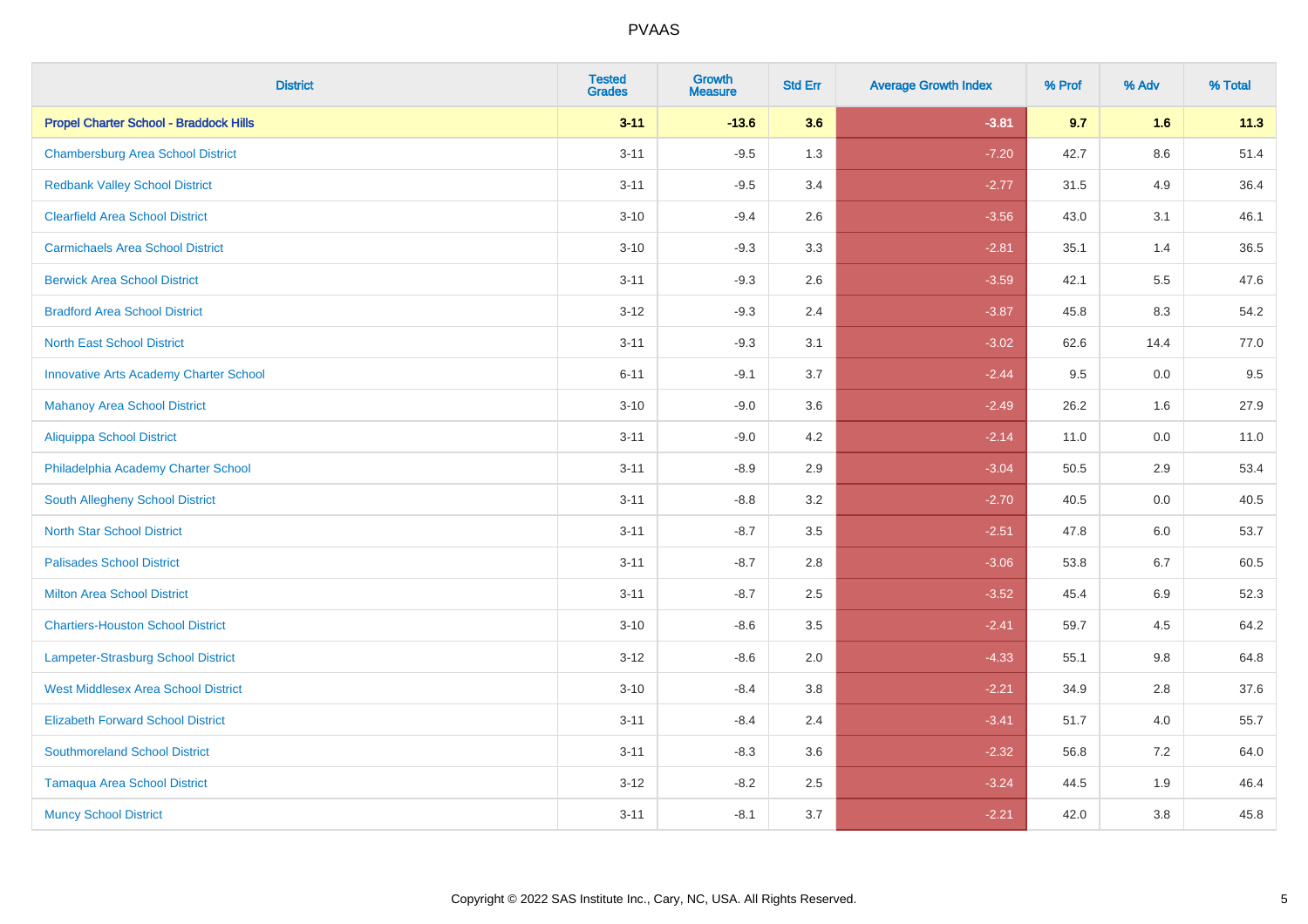| <b>District</b>                               | <b>Tested</b><br><b>Grades</b> | <b>Growth</b><br><b>Measure</b> | <b>Std Err</b> | <b>Average Growth Index</b> | % Prof | % Adv   | % Total |
|-----------------------------------------------|--------------------------------|---------------------------------|----------------|-----------------------------|--------|---------|---------|
| <b>Propel Charter School - Braddock Hills</b> | $3 - 11$                       | $-13.6$                         | 3.6            | $-3.81$                     | 9.7    | 1.6     | 11.3    |
| Portage Area School District                  | $3 - 10$                       | $-8.1$                          | 3.6            | $-2.26$                     | 40.6   | 9.4     | 50.0    |
| <b>Blairsville-Saltsburg School District</b>  | $3 - 11$                       | $-8.0$                          | 3.0            | $-2.68$                     | 37.3   | 7.0     | 44.3    |
| <b>Western Beaver County School District</b>  | $3 - 11$                       | $-7.8$                          | 4.2            | $-1.87$                     | 56.5   | 6.5     | 63.0    |
| <b>Shamokin Area School District</b>          | $3 - 11$                       | $-7.7$                          | 4.8            | $-1.60$                     | 38.1   | 3.2     | 41.3    |
| <b>Pine Grove Area School District</b>        | $3 - 11$                       | $-7.7$                          | 2.9            | $-2.66$                     | 42.3   | 7.7     | 50.0    |
| <b>Dunmore School District</b>                | $3 - 11$                       | $-7.7$                          | 2.9            | $-2.62$                     | 34.0   | 7.2     | 41.2    |
| <b>Penn Hills School District</b>             | $3 - 11$                       | $-7.6$                          | 2.6            | $-2.94$                     | 33.1   | 0.7     | 33.8    |
| <b>Mohawk Area School District</b>            | $3 - 11$                       | $-7.5$                          | 3.1            | $-2.45$                     | 49.4   | 11.0    | 60.4    |
| Northern Tioga School District                | $3-12$                         | $-7.5$                          | 2.8            | $-2.64$                     | 54.0   | $1.2\,$ | 55.2    |
| <b>Conneaut School District</b>               | $3-12$                         | $-7.5$                          | 2.6            | $-2.91$                     | 38.4   | 7.4     | 45.8    |
| <b>Highlands School District</b>              | $3 - 11$                       | $-7.4$                          | 2.7            | $-2.76$                     | 44.4   | 3.7     | 48.2    |
| <b>Williams Valley School District</b>        | $3 - 11$                       | $-7.3$                          | 3.4            | $-2.13$                     | 23.2   | $0.0\,$ | 23.2    |
| California Area School District               | $3 - 10$                       | $-7.3$                          | 3.6            | $-2.02$                     | 42.6   | $9.8\,$ | 52.5    |
| <b>Forest Hills School District</b>           | $3 - 11$                       | $-7.3$                          | 2.7            | $-2.74$                     | 41.1   | 13.7    | 54.8    |
| <b>Interboro School District</b>              | $3 - 12$                       | $-7.3$                          | 2.1            | $-3.43$                     | 46.6   | 4.8     | 51.4    |
| <b>Brownsville Area School District</b>       | $3 - 12$                       | $-7.2$                          | 3.9            | $-1.83$                     | 34.4   | 6.1     | 40.5    |
| <b>Windber Area School District</b>           | $3 - 11$                       | $-7.2$                          | 3.2            | $-2.24$                     | 55.4   | 7.2     | 62.6    |
| <b>Wallenpaupack Area School District</b>     | $3 - 11$                       | $-7.1$                          | 2.3            | $-3.09$                     | 40.8   | 2.4     | 43.1    |
| <b>Freedom Area School District</b>           | $3 - 11$                       | $-7.1$                          | 3.0            | $-2.37$                     | 43.8   | 4.2     | 47.9    |
| <b>Harbor Creek School District</b>           | $3 - 11$                       | $-7.1$                          | 2.7            | $-2.67$                     | 48.8   | 15.2    | 64.0    |
| <b>Moshannon Valley School District</b>       | $3 - 10$                       | $-7.0$                          | 3.4            | $-2.01$                     | 48.5   | $0.0\,$ | 48.5    |
| Penn-Delco School District                    | $3 - 11$                       | $-6.8$                          | 1.9            | $-3.51$                     | 46.6   | 3.2     | 49.8    |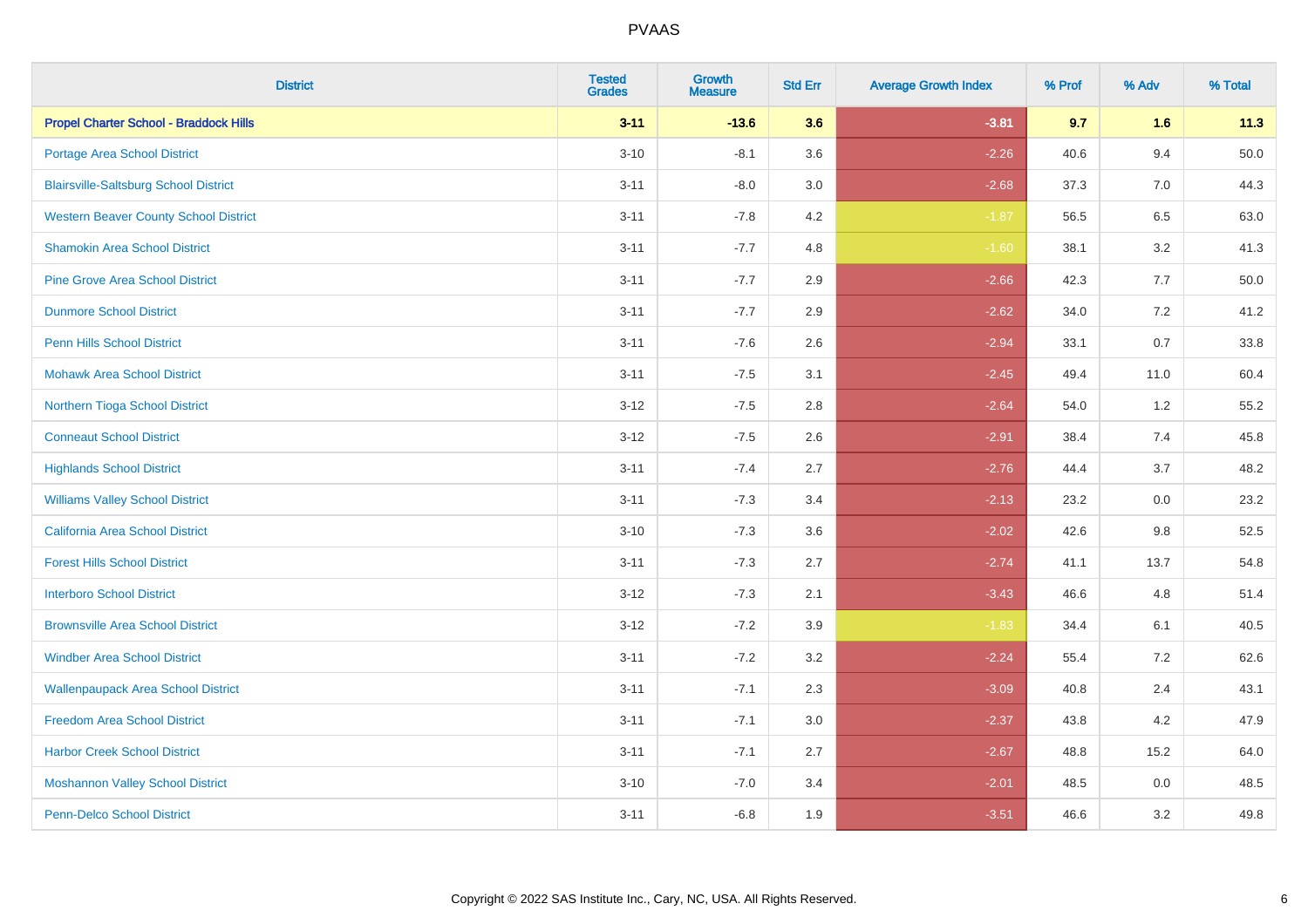| <b>District</b>                                   | <b>Tested</b><br><b>Grades</b> | <b>Growth</b><br><b>Measure</b> | <b>Std Err</b> | <b>Average Growth Index</b> | % Prof | % Adv   | % Total |
|---------------------------------------------------|--------------------------------|---------------------------------|----------------|-----------------------------|--------|---------|---------|
| <b>Propel Charter School - Braddock Hills</b>     | $3 - 11$                       | $-13.6$                         | 3.6            | $-3.81$                     | 9.7    | 1.6     | 11.3    |
| <b>Yough School District</b>                      | $3 - 10$                       | $-6.6$                          | 2.7            | $-2.43$                     | 50.8   | $4.0\,$ | 54.8    |
| <b>Butler Area School District</b>                | $3 - 11$                       | $-6.5$                          | 1.5            | $-4.26$                     | 42.5   | 9.4     | 51.9    |
| <b>Executive Education Academy Charter School</b> | $3 - 10$                       | $-6.5$                          | 3.1            | $-2.08$                     | 23.7   | 2.2     | 25.8    |
| <b>New Castle Area School District</b>            | $3 - 12$                       | $-6.4$                          | 2.4            | $-2.66$                     | 32.5   | 4.3     | 36.8    |
| <b>Tri-Valley School District</b>                 | $3 - 10$                       | $-6.4$                          | 4.1            | $-1.57$                     | 37.0   | 4.4     | 41.3    |
| <b>Slippery Rock Area School District</b>         | $3 - 11$                       | $-6.3$                          | 2.5            | $-2.51$                     | 56.2   | 9.5     | 65.7    |
| <b>Upper Dauphin Area School District</b>         | $3 - 11$                       | $-6.3$                          | 3.2            | $-1.98$                     | 37.4   | 4.8     | 42.2    |
| <b>East Allegheny School District</b>             | $3 - 11$                       | $-6.3$                          | 3.3            | $-1.87$                     | 31.9   | 9.7     | 41.7    |
| <b>Dubois Area School District</b>                | $3 - 11$                       | $-6.2$                          | 2.0            | $-3.07$                     | 50.9   | 13.4    | 64.3    |
| <b>Mount Union Area School District</b>           | $3 - 10$                       | $-6.1$                          | 3.1            | $-1.97$                     | 32.2   | 3.4     | 35.6    |
| <b>Waynesboro Area School District</b>            | $3 - 12$                       | $-6.1$                          | 1.9            | $-3.20$                     | 50.0   | 6.8     | 56.8    |
| <b>East Lycoming School District</b>              | $3 - 11$                       | $-6.0$                          | 2.7            | $-2.24$                     | 48.3   | $4.2\,$ | 52.5    |
| <b>Karns City Area School District</b>            | $3 - 11$                       | $-6.0$                          | 2.9            | $-2.03$                     | 53.1   | 8.3     | 61.5    |
| <b>Forest City Regional School District</b>       | $3 - 12$                       | $-6.0$                          | 3.0            | $-1.96$                     | 44.1   | $0.0\,$ | 44.1    |
| <b>Old Forge School District</b>                  | $3 - 12$                       | $-5.9$                          | 3.4            | $-1.73$                     | 52.9   | 7.1     | 60.0    |
| <b>Shade-Central City School District</b>         | $3 - 11$                       | $-5.9$                          | 4.6            | $-1.28$                     | 27.8   | 0.0     | 27.8    |
| <b>Fort Cherry School District</b>                | $3 - 10$                       | $-5.9$                          | 3.8            | $-1.56$                     | 55.2   | 5.2     | 60.3    |
| <b>Universal Audenried Charter School</b>         | $9 - 11$                       | $-5.8$                          | 2.4            | $-2.40$                     | 14.6   | $0.0\,$ | 14.6    |
| Jim Thorpe Area School District                   | $3 - 11$                       | $-5.8$                          | 2.7            | $-2.19$                     | 33.3   | 7.4     | 40.7    |
| <b>Blue Mountain School District</b>              | $3 - 10$                       | $-5.8$                          | 2.3            | $-2.56$                     | 46.6   | 8.5     | 55.1    |
| Susquehanna Township School District              | $3 - 12$                       | $-5.8$                          | 2.7            | $-2.17$                     | 36.0   | 5.6     | 41.6    |
| <b>Ferndale Area School District</b>              | $3 - 10$                       | $-5.8$                          | 4.3            | $-1.33$                     | 40.0   | 0.0     | 40.0    |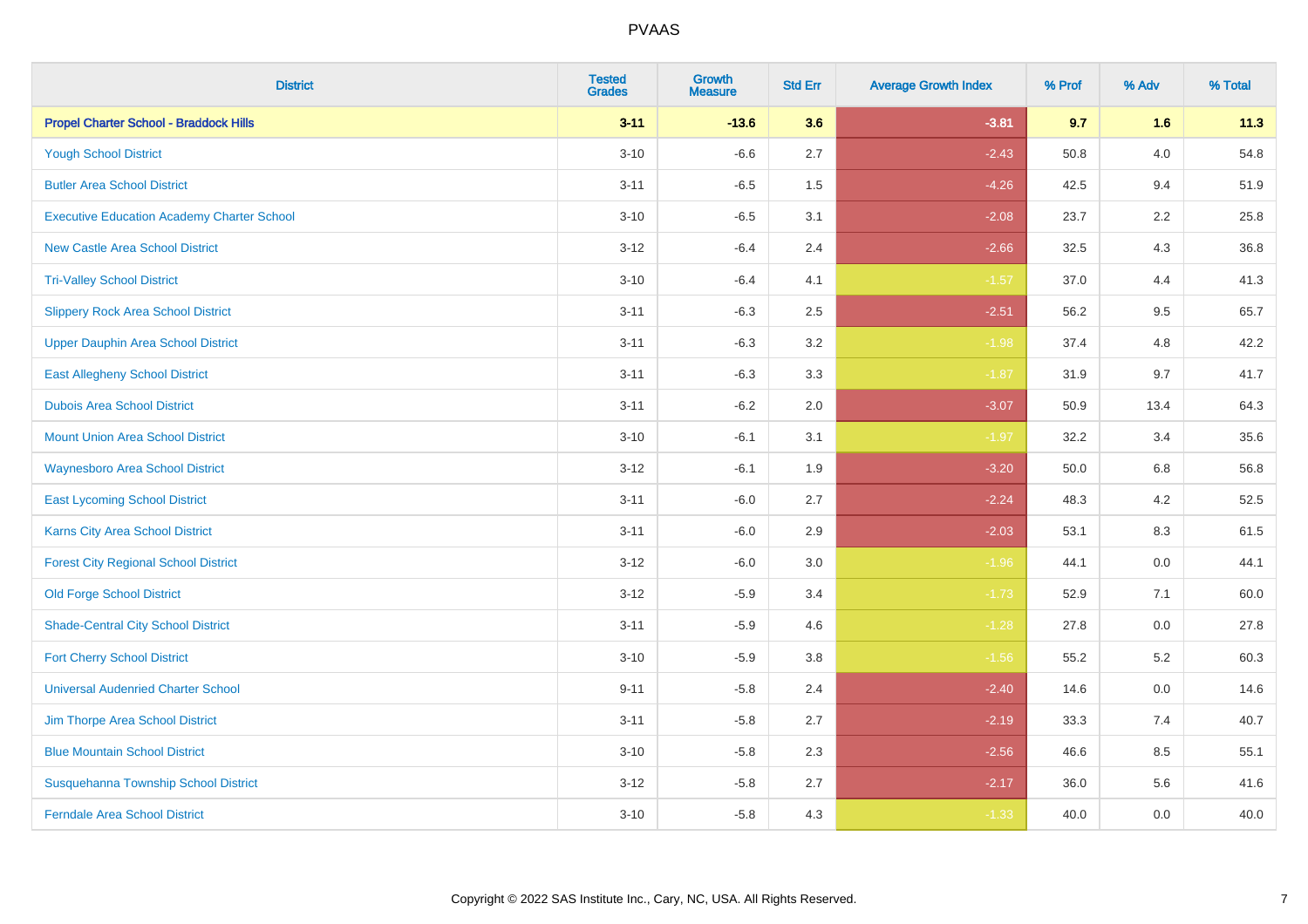| <b>District</b>                                | <b>Tested</b><br><b>Grades</b> | <b>Growth</b><br><b>Measure</b> | <b>Std Err</b> | <b>Average Growth Index</b> | % Prof | % Adv | % Total |
|------------------------------------------------|--------------------------------|---------------------------------|----------------|-----------------------------|--------|-------|---------|
| <b>Propel Charter School - Braddock Hills</b>  | $3 - 11$                       | $-13.6$                         | 3.6            | $-3.81$                     | 9.7    | 1.6   | 11.3    |
| <b>Pequea Valley School District</b>           | $3 - 11$                       | $-5.8$                          | $3.2\,$        | $-1.80$                     | 39.8   | 9.1   | 48.9    |
| <b>Austin Area School District</b>             | $3 - 11$                       | $-5.7$                          | 6.4            | $-0.90$                     | 33.3   | 5.6   | 38.9    |
| <b>Carbon Career &amp; Technical Institute</b> | $9 - 11$                       | $-5.7$                          | 3.6            | $-1.59$                     | 34.5   | 1.2   | 35.7    |
| <b>Claysburg-Kimmel School District</b>        | $3 - 11$                       | $-5.7$                          | 4.0            | $-1.42$                     | 42.9   | 8.2   | 51.0    |
| South Williamsport Area School District        | $3 - 10$                       | $-5.7$                          | 2.5            | $-2.30$                     | 45.5   | 4.5   | 50.0    |
| <b>Fairfield Area School District</b>          | $3 - 11$                       | $-5.6$                          | 3.4            | $-1.66$                     | 57.9   | 4.0   | 61.8    |
| <b>Canton Area School District</b>             | $3 - 11$                       | $-5.5$                          | 3.2            | $-1.75$                     | 40.7   | 2.3   | 43.0    |
| <b>Bermudian Springs School District</b>       | $3 - 11$                       | $-5.5$                          | 2.9            | $-1.94$                     | 56.4   | 6.8   | 63.2    |
| <b>Montrose Area School District</b>           | $3 - 10$                       | $-5.5$                          | 3.0            | $-1.82$                     | 46.7   | 5.4   | 52.2    |
| <b>Trinity Area School District</b>            | $3 - 11$                       | $-5.4$                          | 2.0            | $-2.71$                     | 48.3   | 11.8  | 60.1    |
| Imhotep Institute Charter High School          | $9 - 11$                       | $-5.3$                          | 5.8            | $-0.92$                     | 25.0   | 0.0   | 25.0    |
| <b>Corry Area School District</b>              | $3 - 11$                       | $-5.3$                          | 2.6            | $-2.03$                     | 38.5   | 6.0   | 44.5    |
| <b>Carlisle Area School District</b>           | $3 - 11$                       | $-5.3$                          | 1.9            | $-2.81$                     | 54.0   | 6.3   | 60.3    |
| <b>Indiana Area School District</b>            | $3 - 11$                       | $-5.3$                          | 2.3            | $-2.28$                     | 47.6   | 18.4  | 66.1    |
| <b>Middletown Area School District</b>         | $3 - 11$                       | $-5.3$                          | 2.6            | $-2.05$                     | 46.4   | 5.3   | 51.7    |
| <b>Brentwood Borough School District</b>       | $3 - 11$                       | $-5.3$                          | 3.0            | $-1.72$                     | 52.0   | 6.1   | 58.2    |
| Perseus House Charter School Of Excellence     | $6 - 11$                       | $-5.2$                          | 3.0            | $-1.72$                     | 16.5   | 0.0   | 16.5    |
| <b>Keystone Central School District</b>        | $3 - 11$                       | $-5.1$                          | 2.0            | $-2.46$                     | 44.7   | 4.6   | 49.4    |
| <b>Upper Moreland Township School District</b> | $3 - 11$                       | $-5.0$                          | 2.2            | $-2.31$                     | 57.9   | 4.0   | 61.9    |
| <b>Mount Pleasant Area School District</b>     | $3 - 11$                       | $-5.0$                          | 2.6            | $-1.93$                     | 52.6   | 0.0   | 52.6    |
| <b>Washington School District</b>              | $3 - 11$                       | $-4.9$                          | 2.8            | $-1.76$                     | 30.1   | 2.4   | 32.5    |
| <b>Brandywine Heights Area School District</b> | $3 - 11$                       | $-4.9$                          | 2.7            | $-1.81$                     | 49.2   | 8.2   | 57.4    |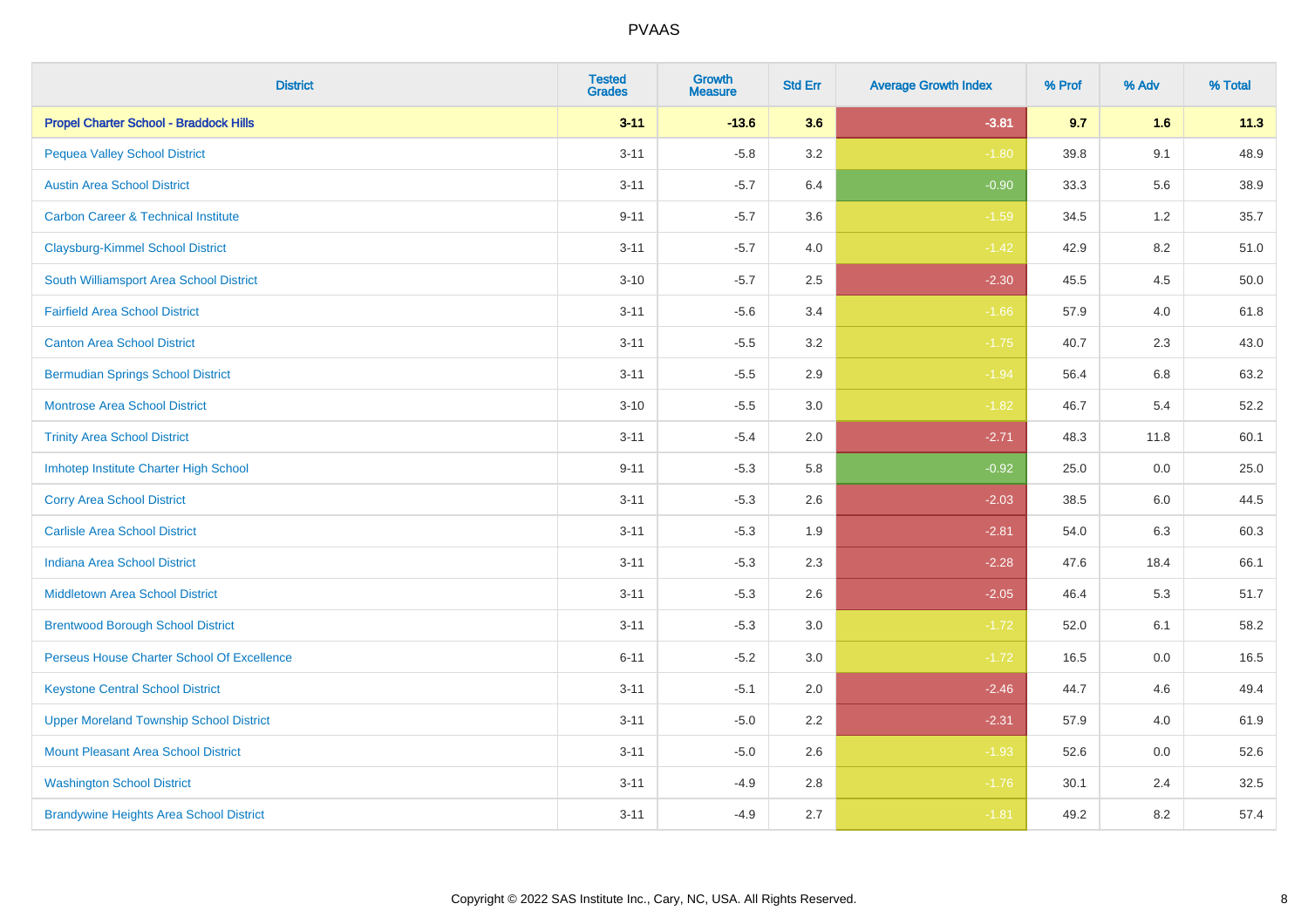| <b>District</b>                               | <b>Tested</b><br><b>Grades</b> | <b>Growth</b><br><b>Measure</b> | <b>Std Err</b> | <b>Average Growth Index</b> | % Prof | % Adv   | % Total |
|-----------------------------------------------|--------------------------------|---------------------------------|----------------|-----------------------------|--------|---------|---------|
| <b>Propel Charter School - Braddock Hills</b> | $3 - 11$                       | $-13.6$                         | 3.6            | $-3.81$                     | 9.7    | 1.6     | 11.3    |
| Juniata County School District                | $3 - 12$                       | $-4.9$                          | 2.1            | $-2.26$                     | 38.5   | $2.9\,$ | 41.4    |
| <b>Central Columbia School District</b>       | $3 - 12$                       | $-4.8$                          | 2.6            | $-1.86$                     | 53.7   | 14.8    | 68.5    |
| Nazareth Area School District                 | $3 - 11$                       | $-4.7$                          | 1.7            | $-2.82$                     | 59.2   | 9.9     | 69.0    |
| <b>Boyertown Area School District</b>         | $3 - 11$                       | $-4.7$                          | 1.5            | $-3.17$                     | 55.2   | 11.3    | 66.5    |
| <b>Apollo-Ridge School District</b>           | $3 - 12$                       | $-4.7$                          | 3.7            | $-1.24$                     | 50.0   | 10.0    | 60.0    |
| <b>Crawford Central School District</b>       | $3 - 11$                       | $-4.7$                          | 2.2            | $-2.15$                     | 40.6   | 10.5    | 51.1    |
| <b>Riverview School District</b>              | $3 - 11$                       | $-4.6$                          | 3.8            | $-1.20$                     | 57.9   | 15.8    | 73.7    |
| <b>West Greene School District</b>            | $3 - 11$                       | $-4.5$                          | 4.3            | $-1.04$                     | 36.6   | 7.3     | 43.9    |
| <b>Greensburg Salem School District</b>       | $3 - 11$                       | $-4.4$                          | 2.4            | $-1.88$                     | 47.6   | 4.9     | 52.4    |
| <b>Coatesville Area School District</b>       | $3 - 11$                       | $-4.4$                          | 1.7            | $-2.62$                     | 36.3   | 4.2     | 40.5    |
| <b>Quakertown Community School District</b>   | $3 - 12$                       | $-4.4$                          | 1.6            | $-2.70$                     | 56.5   | 10.0    | 66.6    |
| <b>Somerset Area School District</b>          | $3 - 11$                       | $-4.4$                          | 2.3            | $-1.93$                     | 44.4   | 14.9    | 59.3    |
| <b>Gillingham Charter School</b>              | $3 - 11$                       | $-4.4$                          | 5.6            | $-0.77$                     | 20.8   | 8.3     | 29.2    |
| <b>Forest Area School District</b>            | $3 - 11$                       | $-4.4$                          | 5.4            | $-0.81$                     | 36.2   | 2.1     | 38.3    |
| Jeannette City School District                | $3 - 11$                       | $-4.3$                          | 3.8            | $-1.13$                     | 46.7   | 7.5     | 54.2    |
| <b>Antietam School District</b>               | $3 - 10$                       | $-4.3$                          | $3.8\,$        | $-1.13$                     | 36.4   | 5.4     | 41.8    |
| <b>Oxford Area School District</b>            | $3 - 11$                       | $-4.3$                          | 1.9            | $-2.26$                     | 41.3   | 8.0     | 49.3    |
| <b>Bristol Borough School District</b>        | $3-12$                         | $-4.3$                          | 3.4            | $-1.27$                     | 39.7   | 1.3     | 41.0    |
| <b>Turkeyfoot Valley Area School District</b> | $3 - 12$                       | $-4.3$                          | 5.6            | $-0.76$                     | 22.0   | 5.1     | 27.1    |
| <b>Troy Area School District</b>              | $3 - 10$                       | $-4.3$                          | 3.4            | $-1.26$                     | 43.2   | 5.7     | 48.9    |
| East Pennsboro Area School District           | $3 - 11$                       | $-4.2$                          | 2.5            | $-1.71$                     | 60.8   | 8.5     | 69.3    |
| <b>Ellwood City Area School District</b>      | $3 - 11$                       | $-4.2$                          | 3.2            | $-1.29$                     | 54.1   | 14.1    | 68.2    |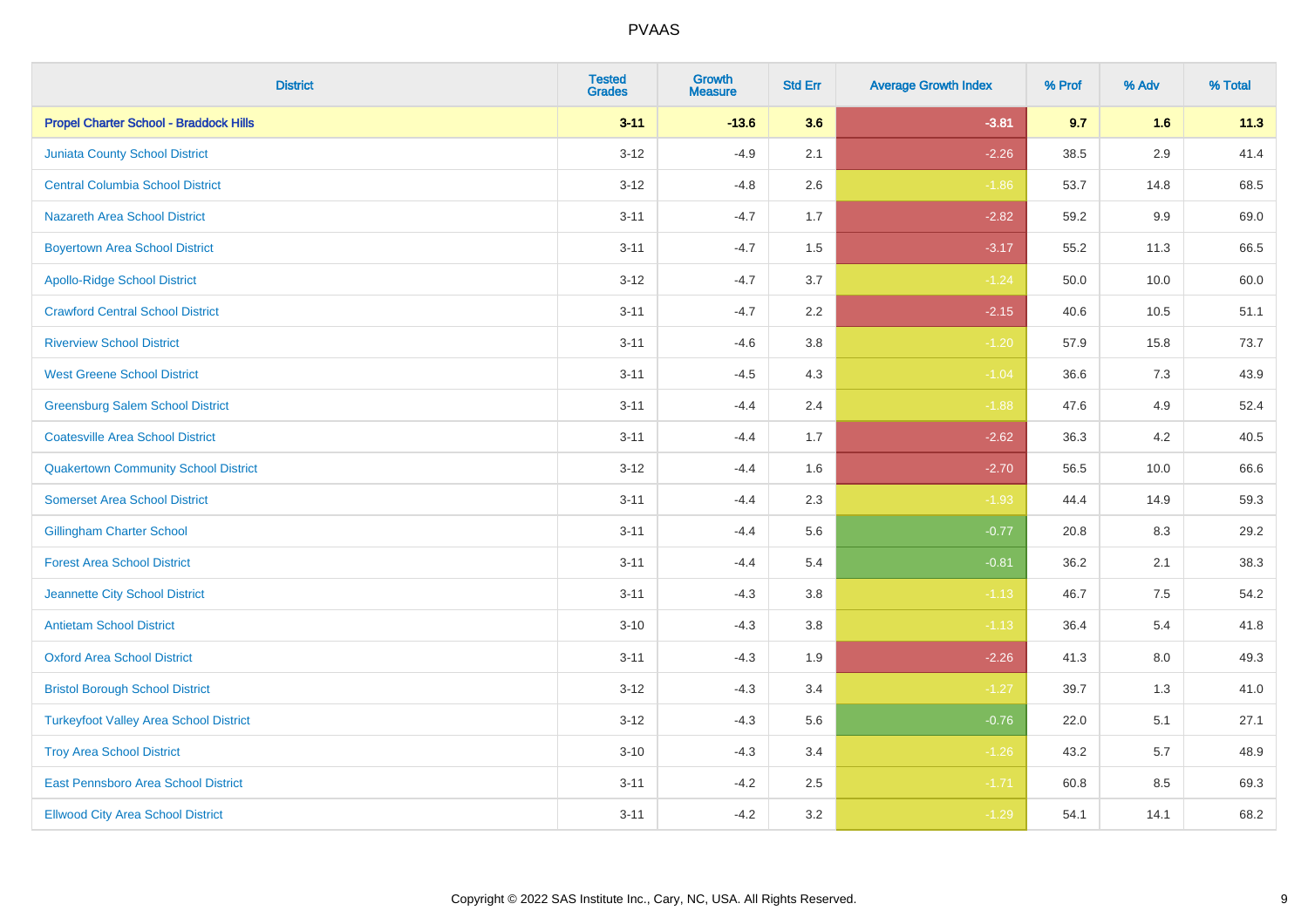| <b>District</b>                                                       | <b>Tested</b><br><b>Grades</b> | Growth<br><b>Measure</b> | <b>Std Err</b> | <b>Average Growth Index</b> | % Prof | % Adv | % Total |
|-----------------------------------------------------------------------|--------------------------------|--------------------------|----------------|-----------------------------|--------|-------|---------|
| <b>Propel Charter School - Braddock Hills</b>                         | $3 - 11$                       | $-13.6$                  | 3.6            | $-3.81$                     | 9.7    | 1.6   | 11.3    |
| <b>MaST Community Charter School</b>                                  | $3 - 10$                       | $-4.1$                   | 2.7            | $-1.52$                     | 44.0   | 9.5   | 53.4    |
| <b>Easton Area School District</b>                                    | $3 - 12$                       | $-4.1$                   | 1.4            | $-2.91$                     | 39.9   | 4.0   | 43.9    |
| <b>Cambria Heights School District</b>                                | $3 - 10$                       | $-4.1$                   | 3.1            | $-1.32$                     | 51.0   | 6.0   | 57.0    |
| <b>Elk Lake School District</b>                                       | $3 - 11$                       | $-4.0$                   | 3.3            | $-1.23$                     | 46.2   | 3.3   | 49.4    |
| <b>Pottstown School District</b>                                      | $3 - 12$                       | $-4.0$                   | 2.4            | $-1.68$                     | 29.8   | 1.2   | 31.0    |
| <b>Gettysburg Area School District</b>                                | $3 - 11$                       | $-4.0$                   | 2.1            | $-1.89$                     | 45.3   | 14.0  | 59.3    |
| Preparatory Charter School Of Mathematics, Science, Tech, And Careers | $9 - 10$                       | $-4.0$                   | 2.5            | $-1.59$                     | 15.0   | 0.0   | 15.0    |
| <b>Sullivan County School District</b>                                | $3 - 10$                       | $-4.0$                   | 4.4            | $-0.90$                     | 66.7   | 2.6   | 69.2    |
| <b>Westmont Hilltop School District</b>                               | $3 - 11$                       | $-4.0$                   | 2.8            | $-1.40$                     | 36.3   | 13.3  | 49.6    |
| Juniata Valley School District                                        | $3 - 11$                       | $-3.9$                   | 3.5            | $-1.10$                     | 44.4   | 3.5   | 47.8    |
| <b>Big Beaver Falls Area School District</b>                          | $3 - 11$                       | $-3.9$                   | 3.3            | $-1.18$                     | 34.1   | 3.5   | 37.6    |
| <b>York Co School Of Technology</b>                                   | $9 - 12$                       | $-3.8$                   | 1.7            | $-2.22$                     | 39.1   | 5.6   | 44.7    |
| <b>Valley Grove School District</b>                                   | $3 - 10$                       | $-3.7$                   | 3.7            | $-1.01$                     | 51.2   | 6.1   | 57.3    |
| <b>Kane Area School District</b>                                      | $3 - 10$                       | $-3.7$                   | 3.2            | $-1.17$                     | 39.5   | 9.9   | 49.4    |
| Conemaugh Township Area School District                               | $3 - 12$                       | $-3.7$                   | 3.4            | $-1.09$                     | 53.8   | 17.6  | 71.4    |
| <b>Kiski Area School District</b>                                     | $3 - 11$                       | $-3.7$                   | 2.0            | $-1.86$                     | 57.4   | 10.4  | 67.8    |
| <b>Twin Valley School District</b>                                    | $3 - 12$                       | $-3.6$                   | 2.1            | $-1.69$                     | 49.6   | 7.1   | 56.8    |
| <b>Perkiomen Valley School District</b>                               | $3 - 11$                       | $-3.5$                   | 1.6            | $-2.18$                     | 53.8   | 13.4  | 67.2    |
| <b>Fannett-Metal School District</b>                                  | $3 - 11$                       | $-3.4$                   | 5.1            | $-0.67$                     | 38.7   | 8.1   | 46.8    |
| <b>Chestnut Ridge School District</b>                                 | $3 - 12$                       | $-3.4$                   | 2.9            | $-1.17$                     | 46.6   | 5.8   | 52.4    |
| <b>Pittsburgh School District</b>                                     | $3 - 11$                       | $-3.3$                   | 1.1            | $-3.04$                     | 33.9   | 8.2   | 42.1    |
| <b>Riverside School District</b>                                      | $3 - 11$                       | $-3.2$                   | 3.0            | $-1.09$                     | 43.0   | 9.0   | 52.0    |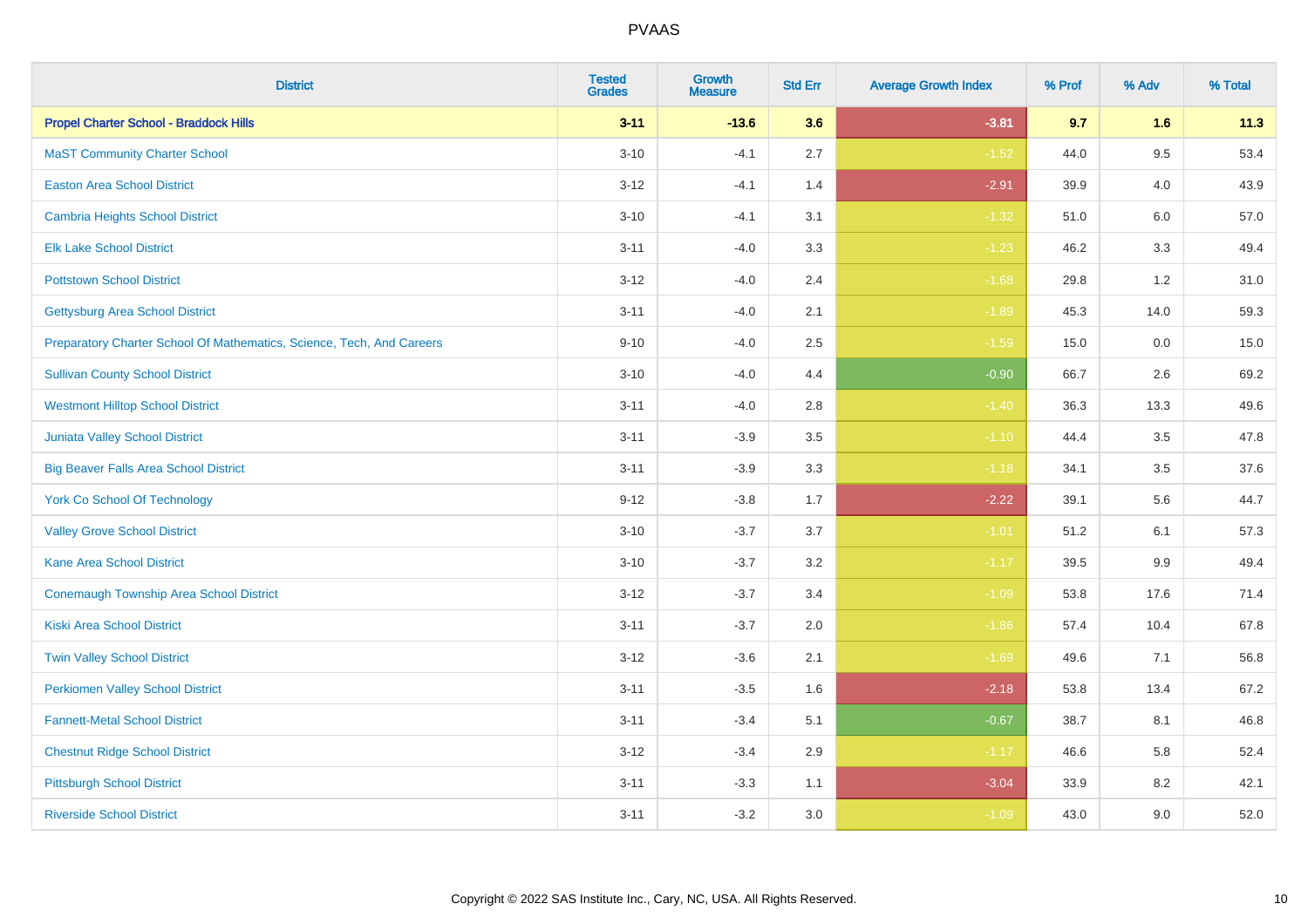| <b>District</b>                                         | <b>Tested</b><br><b>Grades</b> | <b>Growth</b><br><b>Measure</b> | <b>Std Err</b> | <b>Average Growth Index</b> | % Prof | % Adv   | % Total |
|---------------------------------------------------------|--------------------------------|---------------------------------|----------------|-----------------------------|--------|---------|---------|
| <b>Propel Charter School - Braddock Hills</b>           | $3 - 11$                       | $-13.6$                         | 3.6            | $-3.81$                     | 9.7    | 1.6     | 11.3    |
| <b>Conemaugh Valley School District</b>                 | $3 - 12$                       | $-3.2$                          | 4.1            | $-0.78$                     | 48.2   | 5.6     | 53.7    |
| <b>Columbia Borough School District</b>                 | $3 - 12$                       | $-3.1$                          | 3.5            | $-0.89$                     | 29.5   | 1.9     | 31.4    |
| <b>Northeast Bradford School District</b>               | $3 - 10$                       | $-3.1$                          | 4.0            | $-0.78$                     | 33.9   | 3.4     | 37.3    |
| <b>Greater Johnstown School District</b>                | $3 - 11$                       | $-3.1$                          | 2.6            | $-1.19$                     | 26.1   | 0.0     | 26.1    |
| <b>Greencastle-Antrim School District</b>               | $3 - 11$                       | $-3.0$                          | 2.2            | $-1.36$                     | 62.4   | 9.9     | 72.3    |
| Center For Student Learning Charter School At Pennsbury | $6 - 12$                       | $-2.9$                          | 6.1            | $-0.47$                     | 42.9   | 0.0     | 42.9    |
| <b>Scranton School District</b>                         | $3 - 12$                       | $-2.9$                          | 2.4            | $-1.22$                     | 45.6   | 3.6     | 49.1    |
| Oil City Area School District                           | $3 - 11$                       | $-2.9$                          | 2.6            | $-1.08$                     | 44.4   | 5.8     | 50.2    |
| <b>Quaker Valley School District</b>                    | $3 - 11$                       | $-2.8$                          | 2.6            | $-1.08$                     | 55.2   | 13.2    | 68.4    |
| <b>Susquehanna Community School District</b>            | $3 - 11$                       | $-2.8$                          | 4.2            | $-0.66$                     | 49.4   | 6.9     | 56.3    |
| <b>Chichester School District</b>                       | $3 - 11$                       | $-2.7$                          | 2.3            | $-1.17$                     | 44.6   | 6.6     | 51.2    |
| <b>Lewisburg Area School District</b>                   | $3 - 11$                       | $-2.7$                          | 2.6            | $-1.03$                     | 57.0   | 18.5    | 75.6    |
| Shenango Area School District                           | $3 - 11$                       | $-2.6$                          | 3.3            | $-0.79$                     | 50.6   | 13.9    | 64.6    |
| <b>Charleroi School District</b>                        | $3 - 11$                       | $-2.6$                          | 3.0            | $-0.86$                     | 55.7   | 7.4     | 63.1    |
| <b>Dallas School District</b>                           | $3 - 11$                       | $-2.5$                          | 2.2            | $-1.12$                     | 54.9   | $7.6\,$ | 62.4    |
| <b>Clarion-Limestone Area School District</b>           | $3 - 12$                       | $-2.5$                          | 4.1            | $-0.60$                     | 56.8   | 6.8     | 63.6    |
| North Pocono School District                            | $3 - 11$                       | $-2.3$                          | 3.4            | $-0.68$                     | 52.0   | 16.4    | 68.5    |
| <b>Wyoming Valley West School District</b>              | $3 - 11$                       | $-2.2$                          | 2.4            | $-0.91$                     | 49.4   | 3.0     | 52.4    |
| <b>Burgettstown Area School District</b>                | $3 - 11$                       | $-2.1$                          | 3.4            | $-0.62$                     | 50.0   | 1.4     | 51.4    |
| <b>Bald Eagle Area School District</b>                  | $3 - 11$                       | $-2.1$                          | 2.7            | $-0.75$                     | 48.4   | 9.4     | 57.7    |
| Huntingdon Area School District                         | $3 - 11$                       | $-2.0$                          | 2.7            | $-0.72$                     | 36.8   | 10.3    | 47.0    |
| <b>Hope For Hyndman Charter School</b>                  | $3 - 11$                       | $-2.0$                          | 6.1            | $-0.32$                     | 33.3   | 0.0     | 33.3    |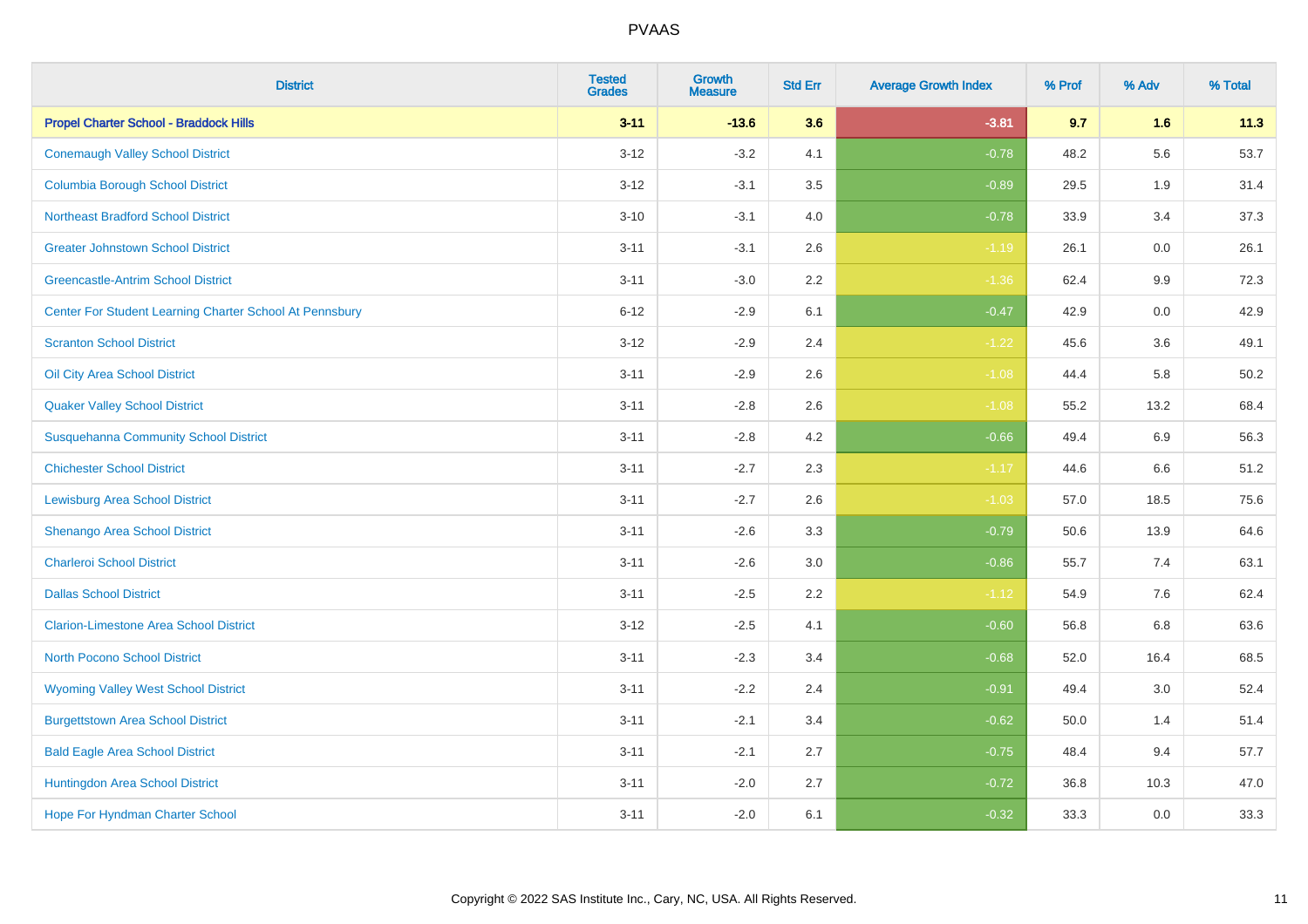| <b>District</b>                               | <b>Tested</b><br><b>Grades</b> | <b>Growth</b><br><b>Measure</b> | <b>Std Err</b> | <b>Average Growth Index</b> | % Prof | % Adv | % Total |
|-----------------------------------------------|--------------------------------|---------------------------------|----------------|-----------------------------|--------|-------|---------|
| <b>Propel Charter School - Braddock Hills</b> | $3 - 11$                       | $-13.6$                         | 3.6            | $-3.81$                     | 9.7    | 1.6   | 11.3    |
| <b>Montour School District</b>                | $3 - 11$                       | $-1.8$                          | 2.1            | $-0.88$                     | 61.4   | 15.1  | 76.5    |
| <b>North Hills School District</b>            | $3 - 11$                       | $-1.8$                          | 1.8            | $-0.96$                     | 59.1   | 14.1  | 73.2    |
| <b>Phoenixville Area School District</b>      | $3 - 11$                       | $-1.7$                          | 2.1            | $-0.83$                     | 59.9   | 10.6  | 70.5    |
| <b>Chartiers Valley School District</b>       | $3 - 11$                       | $-1.7$                          | 2.0            | $-0.81$                     | 54.7   | 8.4   | 63.1    |
| <b>Mid Valley School District</b>             | $3 - 10$                       | $-1.7$                          | 3.0            | $-0.55$                     | 45.1   | 7.8   | 52.9    |
| South Side Area School District               | $3 - 11$                       | $-1.6$                          | 3.3            | $-0.48$                     | 50.0   | 6.8   | 56.8    |
| <b>Cornell School District</b>                | $3 - 11$                       | $-1.6$                          | 5.0            | $-0.32$                     | 33.8   | 1.5   | 35.4    |
| <b>Lehighton Area School District</b>         | $3 - 11$                       | $-1.6$                          | 2.3            | $-0.70$                     | 51.1   | 5.6   | 56.7    |
| <b>Central Greene School District</b>         | $3 - 11$                       | $-1.6$                          | 2.8            | $-0.55$                     | 54.2   | 2.8   | 57.0    |
| <b>Lebanon School District</b>                | $3 - 11$                       | $-1.6$                          | 1.9            | $-0.80$                     | 24.4   | 2.6   | 27.0    |
| <b>Sharpsville Area School District</b>       | $3 - 11$                       | $-1.4$                          | 3.5            | $-0.40$                     | 55.2   | 13.4  | 68.7    |
| <b>Seneca Valley School District</b>          | $3 - 11$                       | $-1.4$                          | 1.4            | $-0.99$                     | 57.2   | 11.4  | 68.6    |
| <b>Cheltenham School District</b>             | $3 - 11$                       | $-1.4$                          | 2.1            | $-0.67$                     | 46.1   | 10.0  | 56.1    |
| <b>Wyoming Area School District</b>           | $3 - 10$                       | $-1.3$                          | 2.6            | $-0.50$                     | 53.8   | 10.8  | 64.6    |
| <b>Bellwood-Antis School District</b>         | $3 - 10$                       | $-1.2$                          | 3.2            | $-0.39$                     | 55.1   | 10.1  | 65.2    |
| <b>Palmerton Area School District</b>         | $3 - 11$                       | $-1.2$                          | 3.0            | $-0.39$                     | 57.4   | 5.0   | 62.4    |
| Mt Lebanon School District                    | $3 - 11$                       | $-1.0$                          | 1.5            | $-0.70$                     | 61.9   | 24.0  | 85.9    |
| <b>North Schuylkill School District</b>       | $3 - 11$                       | $-1.0$                          | 2.4            | $-0.42$                     | 41.8   | 5.1   | 46.8    |
| <b>Manheim Township School District</b>       | $3 - 12$                       | $-0.9$                          | 1.6            | $-0.58$                     | 53.2   | 15.5  | 68.7    |
| <b>Lakeview School District</b>               | $3 - 11$                       | $-0.9$                          | 3.7            | $-0.24$                     | 60.3   | 3.2   | 63.5    |
| <b>Glendale School District</b>               | $3 - 10$                       | $-0.9$                          | 3.7            | $-0.24$                     | 50.0   | 5.4   | 55.4    |
| <b>Conewago Valley School District</b>        | $3-12$                         | $-0.9$                          | 2.0            | $-0.45$                     | 51.7   | 9.6   | 61.3    |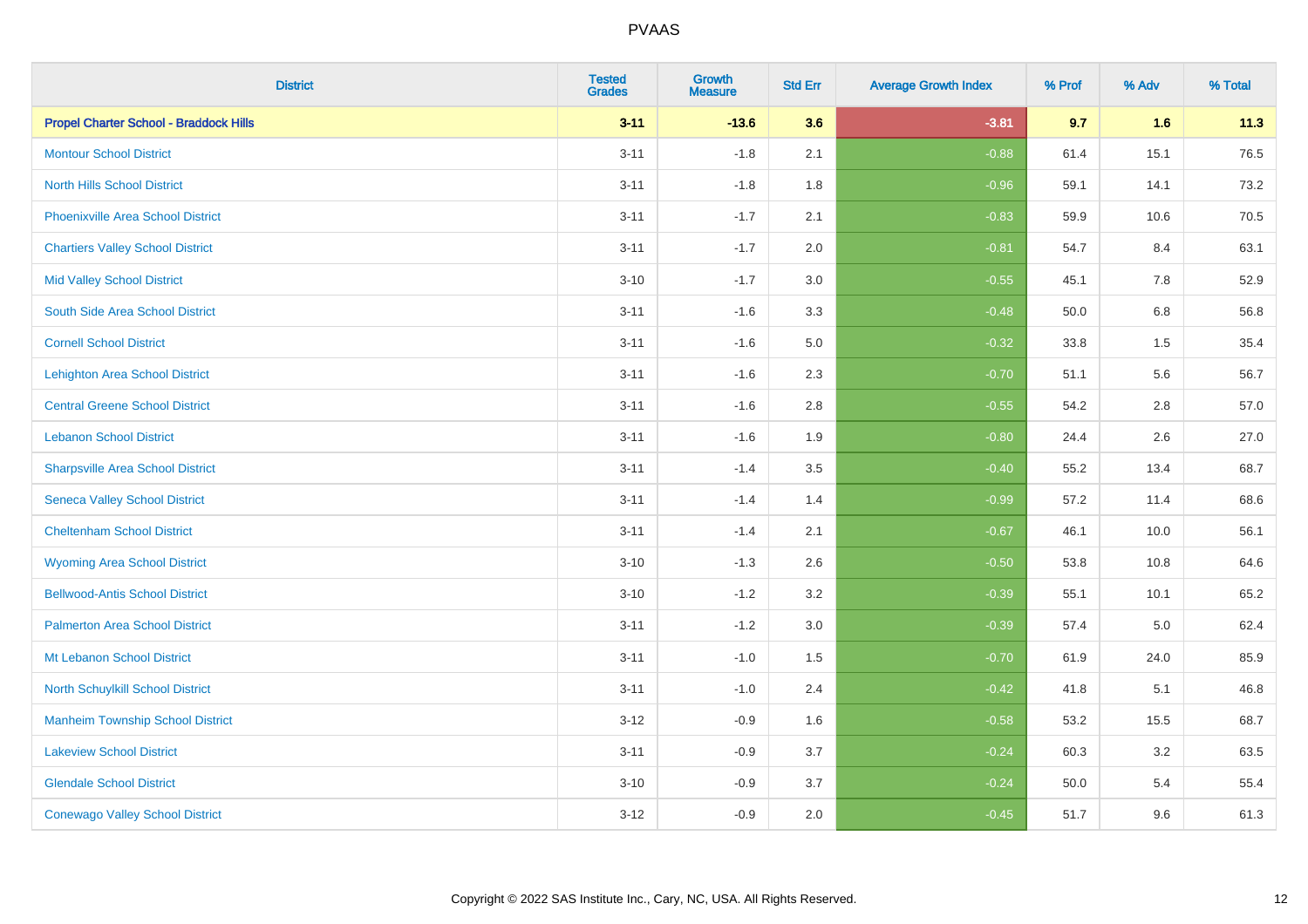| <b>District</b>                                    | <b>Tested</b><br><b>Grades</b> | <b>Growth</b><br><b>Measure</b> | <b>Std Err</b> | <b>Average Growth Index</b> | % Prof | % Adv   | % Total |
|----------------------------------------------------|--------------------------------|---------------------------------|----------------|-----------------------------|--------|---------|---------|
| <b>Propel Charter School - Braddock Hills</b>      | $3 - 11$                       | $-13.6$                         | 3.6            | $-3.81$                     | 9.7    | 1.6     | 11.3    |
| <b>Elizabethtown Area School District</b>          | $3 - 12$                       | $-0.9$                          | 1.9            | $-0.47$                     | 50.0   | 11.2    | 61.2    |
| <b>Millville Area School District</b>              | $3 - 12$                       | $-0.9$                          | 4.7            | $-0.18$                     | 51.4   | 5.4     | 56.8    |
| <b>Bangor Area School District</b>                 | $3 - 12$                       | $-0.9$                          | 2.0            | $-0.43$                     | 44.3   | 4.7     | 49.0    |
| <b>Canon-Mcmillan School District</b>              | $3 - 11$                       | $-0.8$                          | 1.6            | $-0.50$                     | 58.7   | 15.9    | 74.6    |
| <b>Shaler Area School District</b>                 | $3 - 11$                       | $-0.8$                          | 1.9            | $-0.43$                     | 49.1   | 9.6     | 58.7    |
| <b>Albert Gallatin Area School District</b>        | $3 - 11$                       | $-0.8$                          | 2.4            | $-0.32$                     | 54.5   | 10.0    | 64.6    |
| <b>Westinghouse Arts Academy Charter School</b>    | $9 - 10$                       | $-0.7$                          | 3.6            | $-0.19$                     | 59.2   | 8.4     | 67.6    |
| <b>Achievement House Charter School</b>            | $7 - 11$                       | $-0.7$                          | 4.0            | $-0.17$                     | 32.5   | 2.6     | 35.1    |
| <b>Otto-Eldred School District</b>                 | $3 - 11$                       | $-0.7$                          | 4.2            | $-0.15$                     | 56.2   | $6.2\,$ | 62.5    |
| <b>Panther Valley School District</b>              | $3 - 12$                       | $-0.6$                          | 3.3            | $-0.19$                     | 47.9   | 4.3     | 52.1    |
| <b>Tuscarora School District</b>                   | $3 - 11$                       | $-0.6$                          | 2.3            | $-0.27$                     | 45.1   | 8.1     | 53.2    |
| <b>Girard School District</b>                      | $3 - 11$                       | $-0.6$                          | 2.7            | $-0.22$                     | 53.9   | 15.6    | 69.6    |
| <b>Mount Carmel Area School District</b>           | $3 - 11$                       | $-0.6$                          | 3.1            | $-0.18$                     | 45.3   | 2.1     | 47.4    |
| <b>Central Fulton School District</b>              | $3 - 11$                       | $-0.5$                          | 3.5            | $-0.14$                     | 51.4   | 8.6     | 60.0    |
| Philadelphia Electrical & Tech Charter High School | $10 - 10$                      | $-0.5$                          | 2.9            | $-0.15$                     | 8.8    | 0.0     | 8.8     |
| <b>Blue Ridge School District</b>                  | $3 - 11$                       | $-0.5$                          | 3.6            | $-0.12$                     | 44.6   | 3.1     | 47.7    |
| <b>Oley Valley School District</b>                 | $3 - 11$                       | $-0.4$                          | 2.8            | $-0.15$                     | 43.1   | 12.9    | 56.0    |
| <b>Harrisburg City School District</b>             | $3 - 11$                       | $-0.4$                          | 2.1            | $-0.19$                     | 15.1   | 0.4     | 15.5    |
| <b>Penn Manor School District</b>                  | $3 - 11$                       | $-0.4$                          | 1.6            | $-0.25$                     | 51.9   | 12.6    | 64.5    |
| New Kensington-Arnold School District              | $3 - 11$                       | $-0.4$                          | 3.8            | $-0.10$                     | 40.7   | 3.7     | 44.4    |
| <b>Crestwood School District</b>                   | $3 - 11$                       | $-0.4$                          | 2.4            | $-0.17$                     | 57.4   | 17.0    | 74.4    |
| <b>Southern Lehigh School District</b>             | $3 - 11$                       | $-0.4$                          | 2.3            | $-0.17$                     | 66.1   | 11.9    | 78.0    |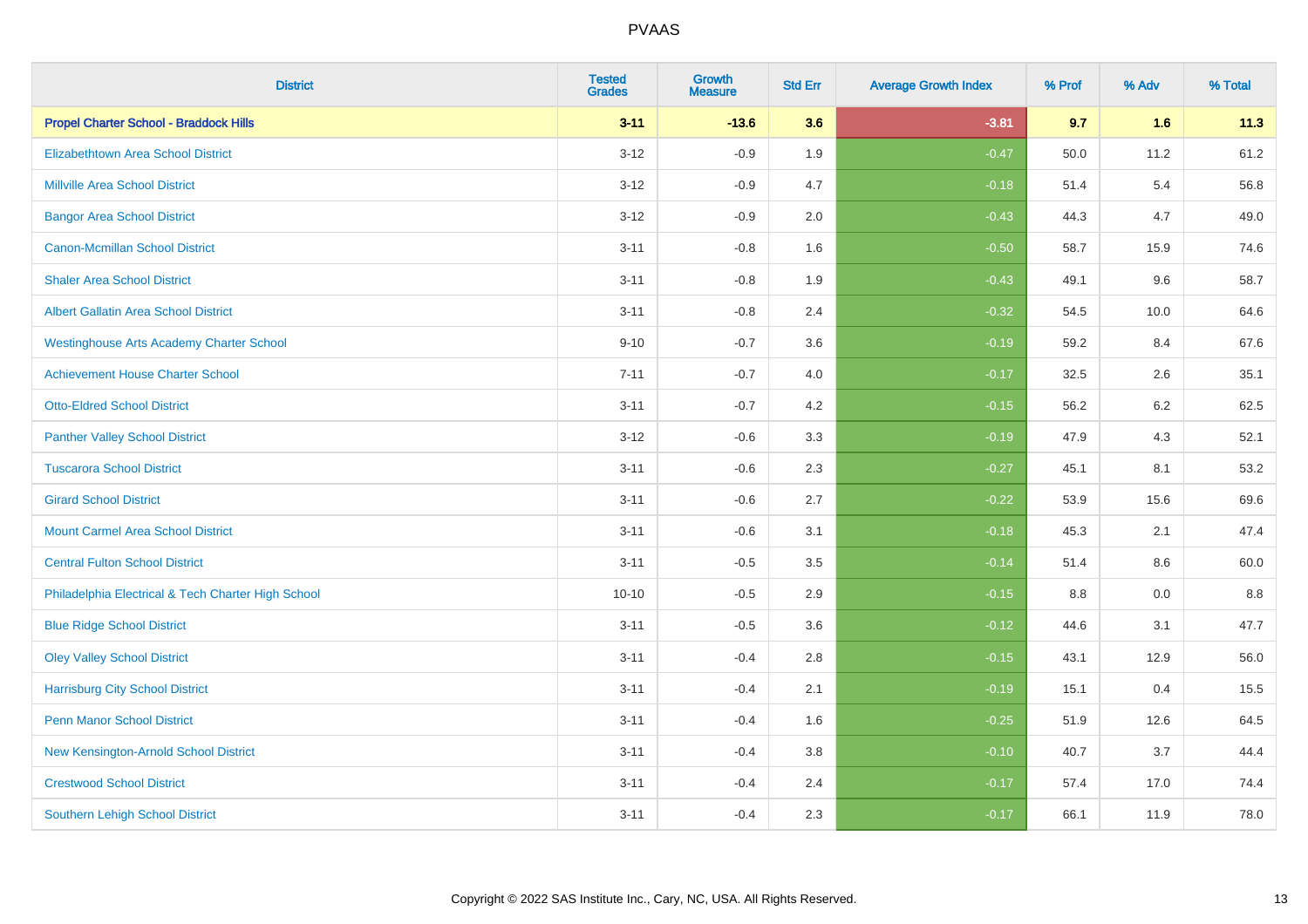| <b>District</b>                               | <b>Tested</b><br><b>Grades</b> | <b>Growth</b><br><b>Measure</b> | <b>Std Err</b> | <b>Average Growth Index</b> | % Prof | % Adv   | % Total |
|-----------------------------------------------|--------------------------------|---------------------------------|----------------|-----------------------------|--------|---------|---------|
| <b>Propel Charter School - Braddock Hills</b> | $3 - 11$                       | $-13.6$                         | 3.6            | $-3.81$                     | 9.7    | 1.6     | 11.3    |
| <b>Bellefonte Area School District</b>        | $3 - 11$                       | $-0.4$                          | 2.2            | $-0.17$                     | 47.6   | 10.6    | 58.2    |
| <b>Avella Area School District</b>            | $3 - 12$                       | $-0.3$                          | 4.7            | $-0.05$                     | 49.3   | 14.5    | 63.8    |
| <b>Chester-Upland School District</b>         | $3 - 11$                       | $-0.3$                          | 2.7            | $-0.09$                     | 13.8   | $0.8\,$ | 14.6    |
| <b>Mercer Area School District</b>            | $3 - 11$                       | $-0.2$                          | 3.3            | $-0.06$                     | 56.0   | 8.0     | 64.0    |
| <b>Kutztown Area School District</b>          | $3-12$                         | $-0.2$                          | 3.2            | $-0.05$                     | 55.4   | 13.3    | 68.7    |
| <b>Warren County School District</b>          | $3 - 11$                       | $-0.1$                          | 1.8            | $-0.06$                     | 37.2   | 5.3     | 42.6    |
| <b>Susquenita School District</b>             | $3 - 11$                       | $-0.1$                          | 2.8            | $-0.01$                     | 47.7   | 10.1    | 57.8    |
| Penn Cambria School District                  | $3 - 11$                       | $-0.0$                          | 2.7            | $-0.01$                     | 61.5   | 7.7     | 69.2    |
| <b>Wilkes-Barre Area School District</b>      | $3 - 11$                       | 0.1                             | 3.2            | 0.02                        | 35.5   | 5.4     | 40.9    |
| East Stroudsburg Area School District         | $3 - 11$                       | 0.1                             | 1.6            | 0.05                        | 45.8   | 7.8     | 53.6    |
| <b>Hempfield School District</b>              | $3 - 11$                       | 0.1                             | 1.4            | 0.08                        | 58.2   | 9.9     | 68.2    |
| <b>West Branch Area School District</b>       | $3 - 11$                       | 0.2                             | 3.8            | 0.05                        | 47.2   | 1.9     | 49.1    |
| <b>Northern Lebanon School District</b>       | $3 - 11$                       | 0.4                             | 2.5            | 0.15                        | 28.0   | 3.0     | 31.0    |
| <b>Danville Area School District</b>          | $3 - 11$                       | 0.4                             | 2.6            | 0.15                        | 57.4   | 18.4    | 75.7    |
| <b>Jersey Shore Area School District</b>      | $3 - 11$                       | 0.5                             | 2.6            | 0.21                        | 47.1   | 9.2     | 56.2    |
| <b>Reynolds School District</b>               | $3 - 10$                       | 0.5                             | 3.4            | 0.16                        | 52.1   | 7.0     | 59.2    |
| <b>Brockway Area School District</b>          | $3 - 11$                       | 0.6                             | 3.6            | 0.16                        | 49.2   | 7.7     | 56.9    |
| <b>Smethport Area School District</b>         | $3 - 12$                       | 0.6                             | 3.9            | 0.15                        | 37.0   | 1.8     | 38.9    |
| <b>Greater Latrobe School District</b>        | $3 - 11$                       | 0.6                             | 1.9            | 0.31                        | 55.5   | 14.1    | 69.5    |
| <b>Lower Dauphin School District</b>          | $3 - 11$                       | 0.6                             | 1.9            | 0.33                        | 49.2   | 12.6    | 61.8    |
| <b>Bloomsburg Area School District</b>        | $3 - 10$                       | 0.7                             | 3.0            | 0.23                        | 55.9   | 11.8    | 67.6    |
| Insight PA Cyber Charter School               | $3 - 11$                       | 0.7                             | 5.7            | 0.12                        | 50.0   | 4.8     | 54.8    |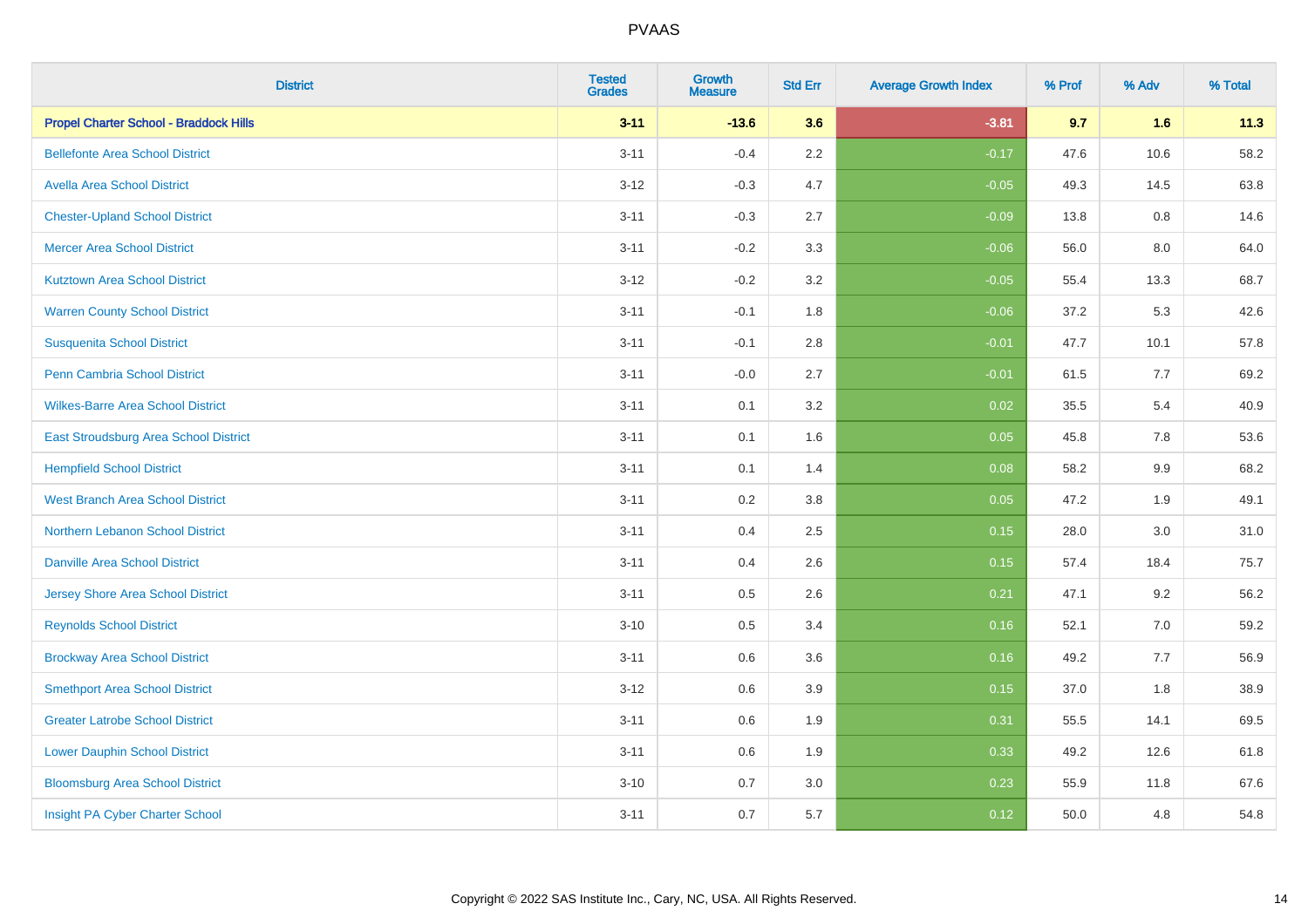| <b>District</b>                               | <b>Tested</b><br><b>Grades</b> | <b>Growth</b><br><b>Measure</b> | <b>Std Err</b> | <b>Average Growth Index</b> | % Prof | % Adv   | % Total |
|-----------------------------------------------|--------------------------------|---------------------------------|----------------|-----------------------------|--------|---------|---------|
| <b>Propel Charter School - Braddock Hills</b> | $3 - 11$                       | $-13.6$                         | 3.6            | $-3.81$                     | 9.7    | 1.6     | 11.3    |
| Lehigh Valley Academy Regional Charter School | $3 - 11$                       | 0.7                             | 2.3            | 0.32                        | 46.3   | $5.0\,$ | 51.4    |
| <b>Greenville Area School District</b>        | $3 - 11$                       | 0.7                             | 2.9            | 0.26                        | 53.4   | 6.9     | 60.3    |
| <b>Gateway School District</b>                | $3 - 11$                       | $0.8\,$                         | 2.2            | 0.38                        | 52.1   | 13.8    | 65.9    |
| <b>Wyomissing Area School District</b>        | $3 - 12$                       | 0.8                             | 2.6            | 0.33                        | 55.7   | 17.6    | 73.3    |
| <b>Wallingford-Swarthmore School District</b> | $3 - 10$                       | 0.9                             | 2.4            | 0.38                        | 64.4   | 22.7    | 87.1    |
| South Eastern School District                 | $3 - 11$                       | 0.9                             | 2.4            | 0.39                        | 54.8   | 6.6     | 61.4    |
| <b>Radnor Township School District</b>        | $3 - 12$                       | 1.0                             | 2.1            | 0.50                        | 65.0   | 23.2    | 88.2    |
| <b>Lakeland School District</b>               | $3 - 11$                       | 1.1                             | 2.8            | 0.38                        | 48.6   | 3.7     | 52.3    |
| <b>Upper Adams School District</b>            | $3 - 11$                       | 1.3                             | 2.9            | 0.47                        | 55.2   | 8.6     | 63.8    |
| <b>Schuylkill Valley School District</b>      | $3 - 11$                       | 1.4                             | 2.5            | 0.56                        | 55.1   | 10.2    | 65.3    |
| <b>Newport School District</b>                | $3 - 12$                       | 1.4                             | 3.5            | 0.41                        | 51.5   | 10.3    | 61.8    |
| <b>Tussey Mountain School District</b>        | $3 - 12$                       | 1.5                             | 3.7            | 0.40                        | 38.6   | 1.8     | 40.4    |
| <b>Central Bucks School District</b>          | $3 - 11$                       | 1.6                             | $0.9\,$        | 1.66                        | 63.0   | 16.8    | 79.8    |
| <b>Bensalem Township School District</b>      | $3 - 11$                       | 1.6                             | 1.6            | 0.98                        | 38.8   | 8.3     | 47.1    |
| <b>Athens Area School District</b>            | $3 - 11$                       | 1.6                             | 2.5            | 0.64                        | 46.9   | 7.6     | 54.5    |
| <b>Purchase Line School District</b>          | $3 - 12$                       | 1.7                             | 3.5            | 0.47                        | 43.1   | 5.4     | 48.5    |
| South Fayette Township School District        | $3 - 11$                       | 1.7                             | 2.0            | 0.88                        | 61.0   | 26.5    | 87.6    |
| <b>Baldwin-Whitehall School District</b>      | $3 - 11$                       | 1.8                             | 1.9            | 0.94                        | 58.6   | 8.6     | 67.1    |
| <b>Laurel School District</b>                 | $3 - 11$                       | 1.8                             | 3.1            | 0.59                        | 70.1   | 2.3     | 72.4    |
| <b>West Jefferson Hills School District</b>   | $3 - 11$                       | 1.8                             | 2.1            | 0.88                        | 55.7   | 20.8    | 76.4    |
| <b>Williamsport Area School District</b>      | $3 - 11$                       | 1.9                             | 1.8            | 1.04                        | 44.1   | 12.8    | 56.9    |
| <b>Union Area School District</b>             | $3 - 11$                       | 1.9                             | 4.3            | 0.44                        | 61.5   | 0.0     | 61.5    |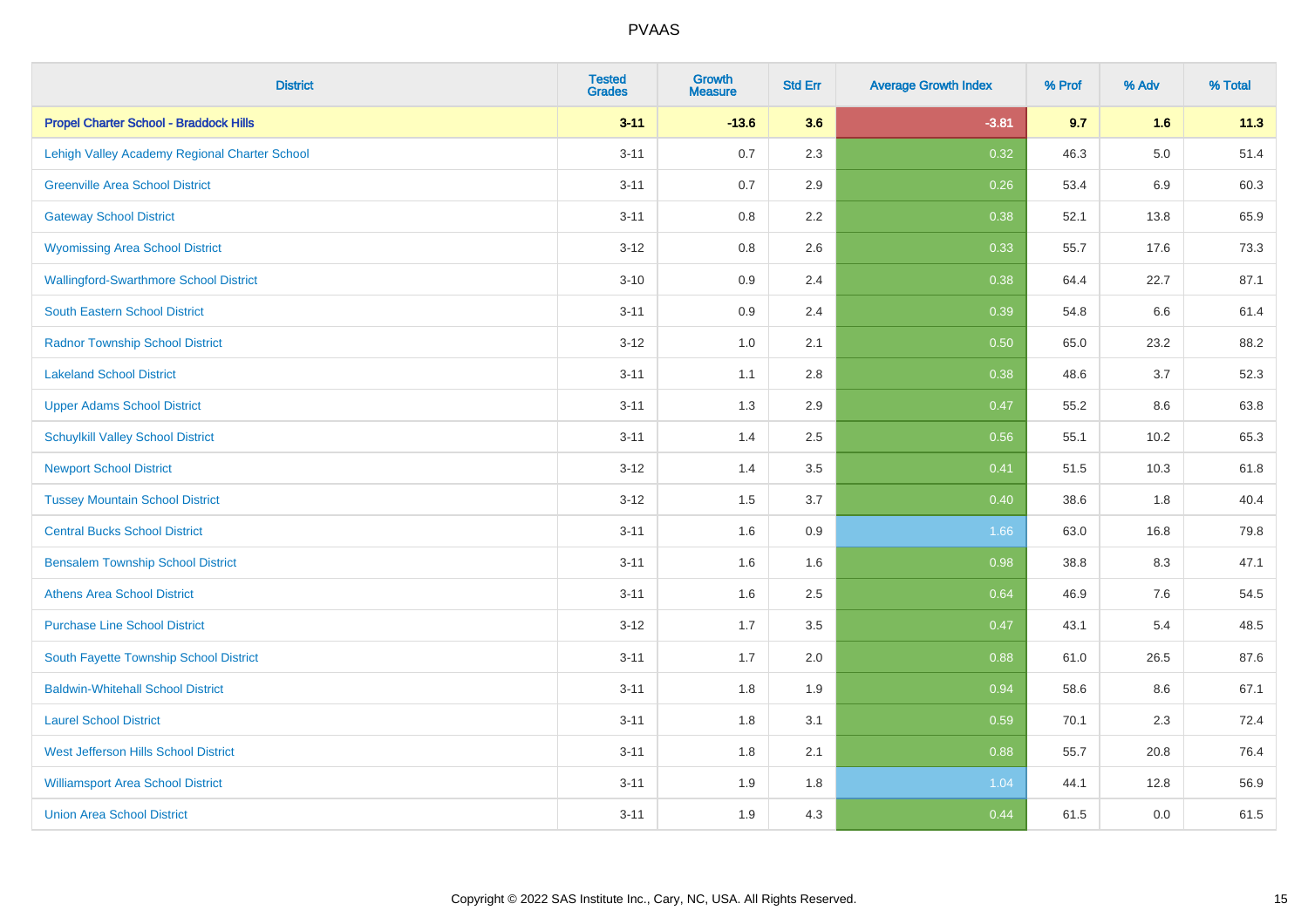| <b>District</b>                                | <b>Tested</b><br><b>Grades</b> | <b>Growth</b><br><b>Measure</b> | <b>Std Err</b> | <b>Average Growth Index</b> | % Prof | % Adv | % Total |
|------------------------------------------------|--------------------------------|---------------------------------|----------------|-----------------------------|--------|-------|---------|
| <b>Propel Charter School - Braddock Hills</b>  | $3 - 11$                       | $-13.6$                         | 3.6            | $-3.81$                     | 9.7    | 1.6   | 11.3    |
| <b>Franklin Regional School District</b>       | $3 - 11$                       | 2.0                             | 1.9            | 1.02                        | 66.7   | 15.5  | 82.1    |
| <b>Marple Newtown School District</b>          | $3 - 11$                       | 2.0                             | 2.4            | 0.81                        | 57.6   | 12.8  | 70.4    |
| <b>Lower Moreland Township School District</b> | $3 - 11$                       | 2.0                             | 2.2            | 0.95                        | 62.8   | 17.0  | 79.8    |
| <b>Mastery Charter School - Thomas Campus</b>  | $3 - 10$                       | 2.1                             | 6.2            | 0.33                        | 28.6   | 0.0   | 28.6    |
| <b>Mcguffey School District</b>                | $3 - 11$                       | 2.1                             | 2.6            | 0.81                        | 57.7   | 3.1   | 60.8    |
| <b>Manheim Central School District</b>         | $3 - 11$                       | 2.1                             | 2.1            | 1.01                        | 53.2   | 11.6  | 64.8    |
| <b>United School District</b>                  | $3 - 11$                       | 2.1                             | 3.4            | 0.63                        | 60.3   | 6.6   | 66.9    |
| Northwestern Lehigh School District            | $3 - 11$                       | 2.2                             | 2.3            | 0.93                        | 53.3   | 9.7   | 63.0    |
| <b>Galeton Area School District</b>            | $3 - 11$                       | 2.2                             | 5.3            | 0.42                        | 41.3   | 4.4   | 45.6    |
| <b>Roberto Clemente Charter School</b>         | $3 - 12$                       | 2.2                             | 4.9            | 0.45                        | 27.5   | 5.0   | 32.5    |
| <b>Hanover Area School District</b>            | $3 - 11$                       | 2.2                             | 4.6            | 0.48                        | 42.9   | 5.7   | 48.6    |
| <b>Union School District</b>                   | $3 - 12$                       | 2.3                             | 4.2            | 0.54                        | 32.6   | 7.0   | 39.5    |
| <b>Tunkhannock Area School District</b>        | $3 - 11$                       | 2.3                             | 2.2            | 1.01                        | 44.9   | 9.6   | 54.6    |
| <b>Camp Hill School District</b>               | $3 - 12$                       | 2.3                             | 3.0            | 0.78                        | 53.6   | 17.5  | 71.1    |
| <b>Bedford Area School District</b>            | $3 - 11$                       | 2.5                             | 2.6            | 0.93                        | 48.5   | 10.0  | 58.5    |
| Mastery Charter High School-Lenfest Campus     | $7 - 11$                       | 2.5                             | 5.7            | 0.43                        | 40.0   | 0.0   | 40.0    |
| <b>Methacton School District</b>               | $3 - 11$                       | 2.5                             | 1.7            | 1.43                        | 62.5   | 16.4  | 79.0    |
| <b>Armstrong School District</b>               | $3 - 11$                       | 2.6                             | 1.7            | 1.53                        | 51.5   | 6.1   | 57.6    |
| <b>Hopewell Area School District</b>           | $3 - 11$                       | 2.6                             | 2.7            | 0.97                        | 58.4   | 4.0   | 62.4    |
| <b>Pottsgrove School District</b>              | $3 - 11$                       | 2.8                             | 2.0            | 1.35                        | 44.0   | 10.0  | 53.9    |
| <b>Forbes Road School District</b>             | $3 - 11$                       | 2.8                             | 5.1            | 0.56                        | 41.4   | 10.3  | 51.7    |
| <b>Central Cambria School District</b>         | $3 - 11$                       | 3.0                             | 2.5            | 1.17                        | 56.2   | 9.7   | 66.0    |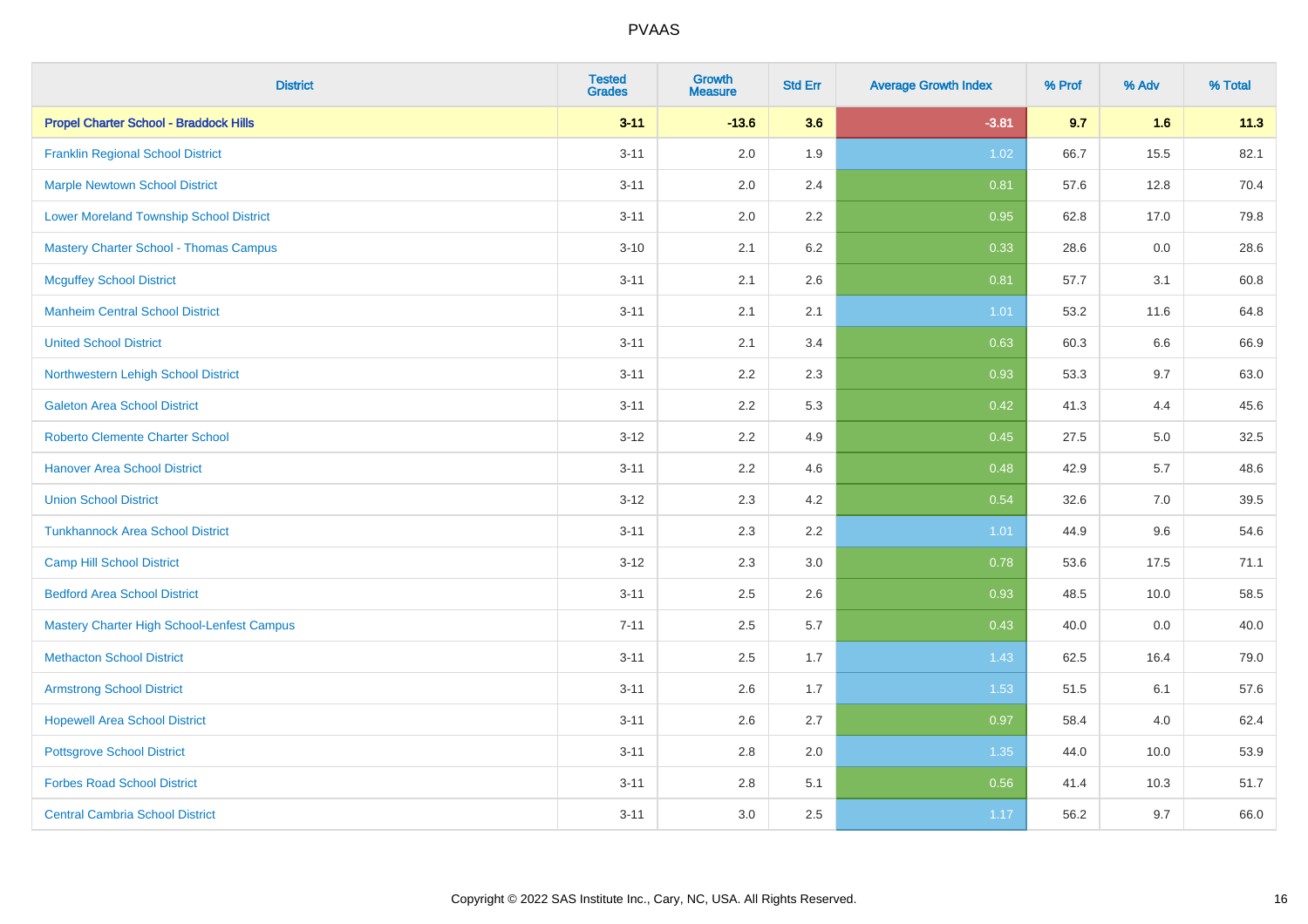| <b>District</b>                                    | <b>Tested</b><br><b>Grades</b> | <b>Growth</b><br><b>Measure</b> | <b>Std Err</b> | <b>Average Growth Index</b> | % Prof | % Adv | % Total |
|----------------------------------------------------|--------------------------------|---------------------------------|----------------|-----------------------------|--------|-------|---------|
| <b>Propel Charter School - Braddock Hills</b>      | $3 - 11$                       | $-13.6$                         | 3.6            | $-3.81$                     | 9.7    | 1.6   | 11.3    |
| <b>General Mclane School District</b>              | $3 - 11$                       | 3.1                             | 2.9            | 1.07                        | 62.3   | 4.9   | 67.2    |
| <b>Millcreek Township School District</b>          | $3 - 11$                       | 3.1                             | 1.5            | 2.06                        | 55.6   | 14.2  | 69.7    |
| <b>Keystone School District</b>                    | $3 - 11$                       | 3.1                             | 3.3            | 0.94                        | 50.6   | 6.5   | 57.1    |
| <b>Pleasant Valley School District</b>             | $3 - 11$                       | 3.1                             | 2.0            | 1.57                        | 57.2   | 5.5   | 62.8    |
| <b>Donegal School District</b>                     | $3 - 12$                       | 3.1                             | 2.4            | 1.29                        | 60.6   | 9.1   | 69.7    |
| <b>Woodland Hills School District</b>              | $3 - 12$                       | 3.2                             | 2.6            | 1.22                        | 31.4   | 3.6   | 35.0    |
| <b>Commodore Perry School District</b>             | $3 - 11$                       | 3.2                             | 5.5            | 0.58                        | 58.3   | 0.0   | 58.3    |
| <b>West York Area School District</b>              | $3 - 12$                       | 3.2                             | 2.3            | 1.38                        | 53.8   | 4.4   | 58.2    |
| Altoona Area School District                       | $3 - 12$                       | 3.3                             | 1.6            | 1.99                        | 47.7   | 8.2   | 55.9    |
| Southeastern Greene School District                | $3 - 10$                       | 3.3                             | 4.6            | 0.72                        | 57.6   | 6.1   | 63.6    |
| <b>Spring Cove School District</b>                 | $3 - 11$                       | 3.4                             | 2.5            | 1.33                        | 47.8   | 12.7  | 60.4    |
| <b>Fairview School District</b>                    | $3 - 11$                       | 3.4                             | 2.6            | 1.32                        | 57.2   | 17.6  | 74.8    |
| <b>Clairton City School District</b>               | $3 - 11$                       | 3.5                             | 3.7            | 0.95                        | 13.4   | 0.0   | 13.4    |
| <b>Lincoln Park Performing Arts Charter School</b> | $7 - 11$                       | 3.6                             | 2.5            | 1.42                        | 59.6   | 14.7  | 74.3    |
| <b>Conrad Weiser Area School District</b>          | $3 - 11$                       | 3.6                             | 2.2            | 1.63                        | 52.1   | 2.1   | 54.2    |
| <b>North Clarion County School District</b>        | $3 - 12$                       | 3.7                             | 4.3            | 0.85                        | 67.5   | 15.0  | 82.5    |
| <b>Hermitage School District</b>                   | $3 - 12$                       | $3.8\,$                         | 2.4            | 1.60                        | 57.5   | 9.3   | 66.8    |
| South Butler County School District                | $3 - 10$                       | 3.9                             | 2.5            | 1.54                        | 53.1   | 16.6  | 69.7    |
| South Western School District                      | $3 - 12$                       | 3.9                             | 1.9            | 2.08                        | 60.2   | 8.1   | 68.3    |
| Esperanza Academy Charter School                   | $4 - 11$                       | 4.0                             | 2.5            | 1.61                        | 32.4   | 0.7   | 33.1    |
| Northampton Area School District                   | $3 - 11$                       | 4.0                             | 1.6            | 2.51                        | 52.3   | 10.8  | 63.1    |
| <b>Muhlenberg School District</b>                  | $3 - 10$                       | 4.0                             | 1.9            | 2.10                        | 34.2   | 2.6   | 36.8    |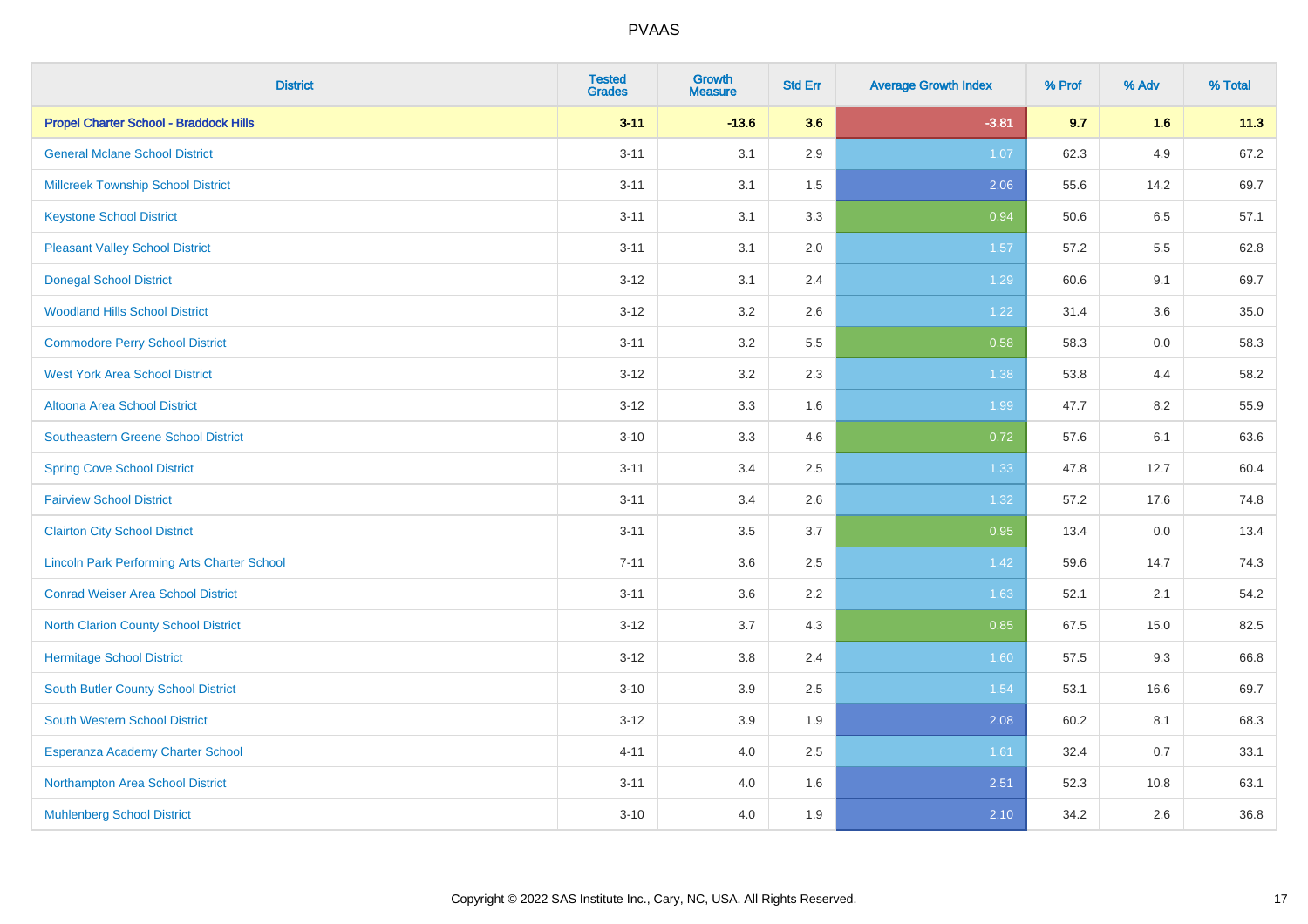| <b>District</b>                                 | <b>Tested</b><br><b>Grades</b> | Growth<br><b>Measure</b> | <b>Std Err</b> | <b>Average Growth Index</b> | % Prof | % Adv   | % Total |
|-------------------------------------------------|--------------------------------|--------------------------|----------------|-----------------------------|--------|---------|---------|
| <b>Propel Charter School - Braddock Hills</b>   | $3 - 11$                       | $-13.6$                  | 3.6            | $-3.81$                     | 9.7    | 1.6     | 11.3    |
| <b>Towanda Area School District</b>             | $3 - 11$                       | 4.0                      | 2.8            | 1.44                        | 39.4   | $6.6\,$ | 46.0    |
| <b>Berlin Brothersvalley School District</b>    | $3 - 11$                       | 4.0                      | 4.2            | 0.96                        | 48.8   | 14.0    | 62.8    |
| <b>Neshaminy School District</b>                | $3 - 11$                       | 4.0                      | 1.3            | 3.02                        | 58.7   | 9.5     | 68.2    |
| <b>West Allegheny School District</b>           | $3 - 12$                       | 4.0                      | 2.1            | 1.96                        | 63.1   | 15.7    | 78.8    |
| Mastery Charter School - Shoemaker Campus       | $7 - 10$                       | 4.1                      | 3.0            | 1.34                        | 20.9   | 3.3     | 24.2    |
| <b>Line Mountain School District</b>            | $3 - 11$                       | 4.1                      | 3.2            | 1.27                        | 52.9   | 9.2     | 62.1    |
| <b>Governor Mifflin School District</b>         | $3 - 11$                       | 4.1                      | 1.8            | 2.33                        | 42.5   | 7.2     | 49.7    |
| <b>East Penn School District</b>                | $3 - 11$                       | 4.1                      | 1.3            | 3.27                        | 55.8   | 11.5    | 67.3    |
| <b>Ligonier Valley School District</b>          | $3 - 11$                       | 4.2                      | 3.1            | 1.34                        | 59.1   | 10.3    | 69.5    |
| <b>Loyalsock Township School District</b>       | $3 - 12$                       | 4.2                      | 2.8            | 1.47                        | 54.3   | 2.1     | 56.4    |
| <b>Punxsutawney Area School District</b>        | $3 - 11$                       | 4.2                      | 2.9            | 1.45                        | 55.0   | 5.5     | 60.6    |
| Meyersdale Area School District                 | $3 - 11$                       | 4.2                      | 4.0            | 1.07                        | 43.1   | 6.9     | 50.0    |
| <b>Laurel Highlands School District</b>         | $3 - 11$                       | 4.3                      | 2.4            | 1.81                        | 44.9   | 9.6     | 54.5    |
| <b>Central Dauphin School District</b>          | $3 - 11$                       | 4.4                      | 1.3            | 3.32                        | 53.3   | 7.4     | 60.7    |
| Leechburg Area School District                  | $3 - 11$                       | 4.4                      | 4.0            | 1.09                        | 47.8   | 19.6    | 67.4    |
| <b>Port Allegany School District</b>            | $3 - 11$                       | 4.4                      | 3.6            | 1.21                        | 28.1   | 9.4     | 37.5    |
| <b>Pottsville Area School District</b>          | $3 - 12$                       | 4.4                      | 2.3            | 1.94                        | 44.8   | 5.4     | 50.2    |
| <b>MaST Community Charter School II</b>         | $3 - 10$                       | 4.4                      | 3.2            | 1.37                        | 28.4   | 3.4     | 31.8    |
| <b>Burrell School District</b>                  | $3 - 11$                       | 4.5                      | 3.1            | 1.48                        | 58.5   | 13.8    | 72.3    |
| <b>Eastern Lancaster County School District</b> | $3 - 12$                       | 4.5                      | 2.2            | 2.09                        | 46.3   | 11.4    | 57.6    |
| <b>Harmony Area School District</b>             | $3 - 10$                       | 4.5                      | 6.3            | 0.72                        | 33.3   | 13.3    | 46.7    |
| <b>Hempfield Area School District</b>           | $3 - 12$                       | 4.6                      | 1.6            | 2.86                        | 53.5   | 20.1    | 73.6    |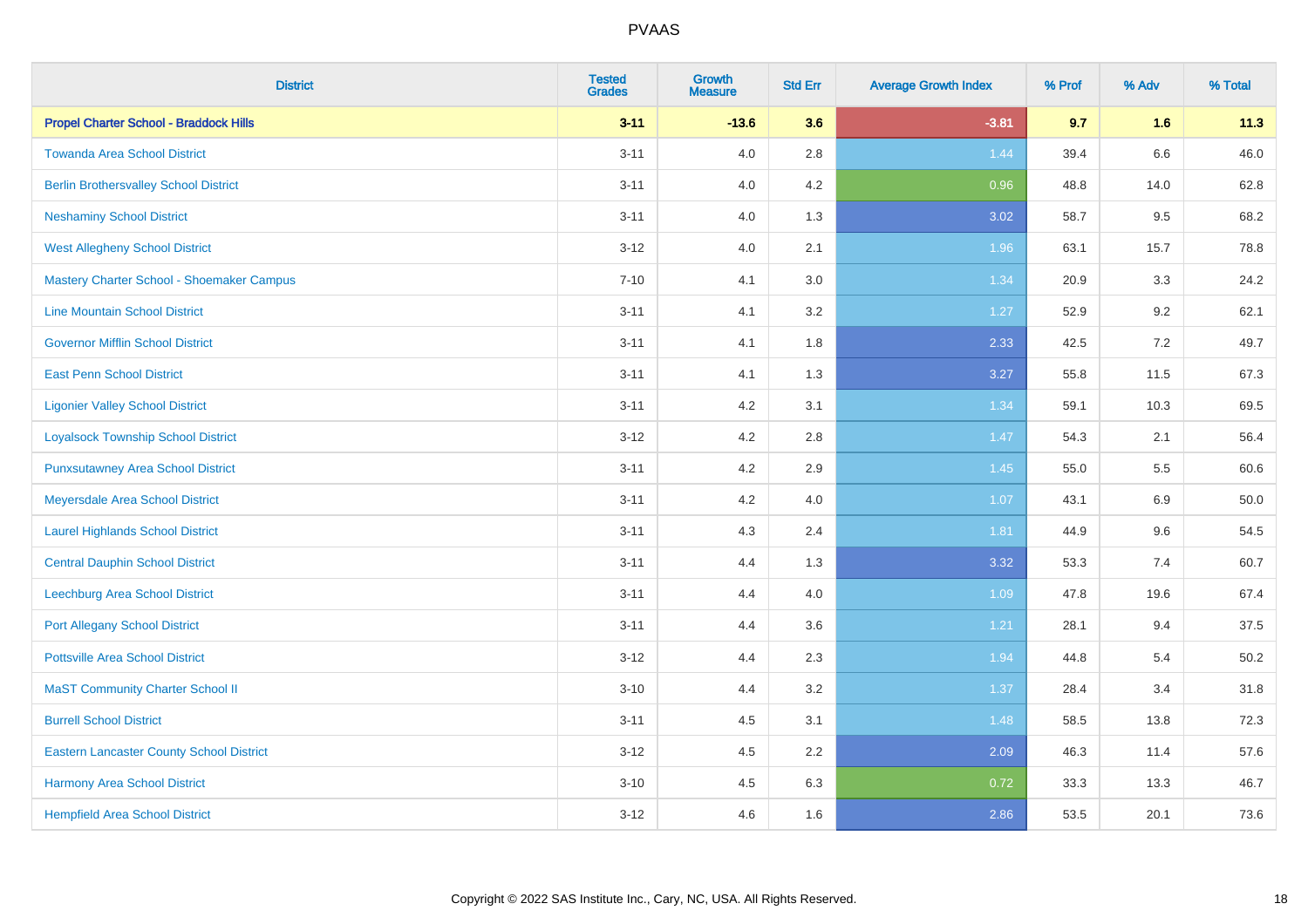| <b>District</b>                               | <b>Tested</b><br><b>Grades</b> | Growth<br><b>Measure</b> | <b>Std Err</b> | <b>Average Growth Index</b> | % Prof | % Adv   | % Total |
|-----------------------------------------------|--------------------------------|--------------------------|----------------|-----------------------------|--------|---------|---------|
| <b>Propel Charter School - Braddock Hills</b> | $3 - 11$                       | $-13.6$                  | 3.6            | $-3.81$                     | 9.7    | 1.6     | 11.3    |
| Pennsylvania Leadership Charter School        | $3 - 11$                       | 4.6                      | 2.2            | 2.13                        | 55.4   | 11.2    | 66.7    |
| <b>Warrior Run School District</b>            | $3 - 11$                       | 4.6                      | 3.0            | 1.51                        | 40.9   | 8.1     | 49.0    |
| <b>New Brighton Area School District</b>      | $3 - 11$                       | 4.6                      | 3.1            | 1.47                        | 60.9   | 5.8     | 66.7    |
| <b>KIPP Dubois Charter School</b>             | $9 - 10$                       | 4.7                      | 3.3            | 1.40                        | 31.0   | 1.4     | 32.4    |
| <b>Blackhawk School District</b>              | $3 - 11$                       | 4.7                      | 2.3            | 2.01                        | 55.8   | $8.8\,$ | 64.6    |
| <b>Halifax Area School District</b>           | $3 - 11$                       | 4.7                      | 3.9            | 1.22                        | 61.5   | 9.6     | 71.2    |
| <b>Beaver Area School District</b>            | $3 - 10$                       | 4.7                      | 2.4            | 1.94                        | 57.4   | 16.8    | 74.2    |
| Urban Pathways 6-12 Charter School            | $6 - 11$                       | 4.8                      | 6.4            | 0.75                        | 28.6   | 0.0     | 28.6    |
| <b>Kennett Consolidated School District</b>   | $3 - 11$                       | 4.8                      | 1.8            | 2.61                        | 52.5   | 10.7    | 63.2    |
| Morrisville Borough School District           | $3 - 11$                       | 4.8                      | 4.3            | 1.10                        | 30.2   | 2.3     | 32.6    |
| <b>Central Valley School District</b>         | $3 - 10$                       | 4.8                      | 2.4            | 1.98                        | 56.9   | 9.0     | 65.9    |
| <b>Sharon City School District</b>            | $3 - 11$                       | 4.9                      | 2.6            | 1.87                        | 48.2   | 5.3     | 53.4    |
| <b>Everett Area School District</b>           | $3 - 11$                       | 5.0                      | 3.4            | 1.47                        | 60.5   | 1.3     | 61.8    |
| <b>West Shore School District</b>             | $3 - 12$                       | $5.0\,$                  | 1.4            | 3.59                        | 54.2   | 9.4     | 63.6    |
| <b>Peters Township School District</b>        | $3 - 11$                       | 5.0                      | 1.8            | 2.76                        | 59.8   | 26.1    | 85.9    |
| <b>Hampton Township School District</b>       | $3 - 11$                       | 5.1                      | 2.2            | 2.35                        | 54.0   | 28.2    | 82.2    |
| <b>Grove City Area School District</b>        | $3 - 12$                       | 5.1                      | 2.4            | 2.09                        | 36.4   | 16.5    | 52.8    |
| <b>Warwick School District</b>                | $3 - 11$                       | 5.2                      | 1.9            | 2.76                        | 46.4   | 17.0    | 63.3    |
| <b>Hanover Public School District</b>         | $3 - 11$                       | 5.2                      | 2.8            | 1.83                        | 52.2   | 14.4    | 66.7    |
| <b>Parkland School District</b>               | $3 - 11$                       | 5.3                      | 1.2            | 4.30                        | 58.0   | 22.3    | 80.4    |
| <b>Allentown City School District</b>         | $3 - 12$                       | 5.3                      | 1.4            | 3.88                        | 25.3   | 2.7     | 28.0    |
| <b>New Foundations Charter School</b>         | $3 - 11$                       | 5.4                      | 2.2            | 2.41                        | 47.2   | 2.5     | 49.8    |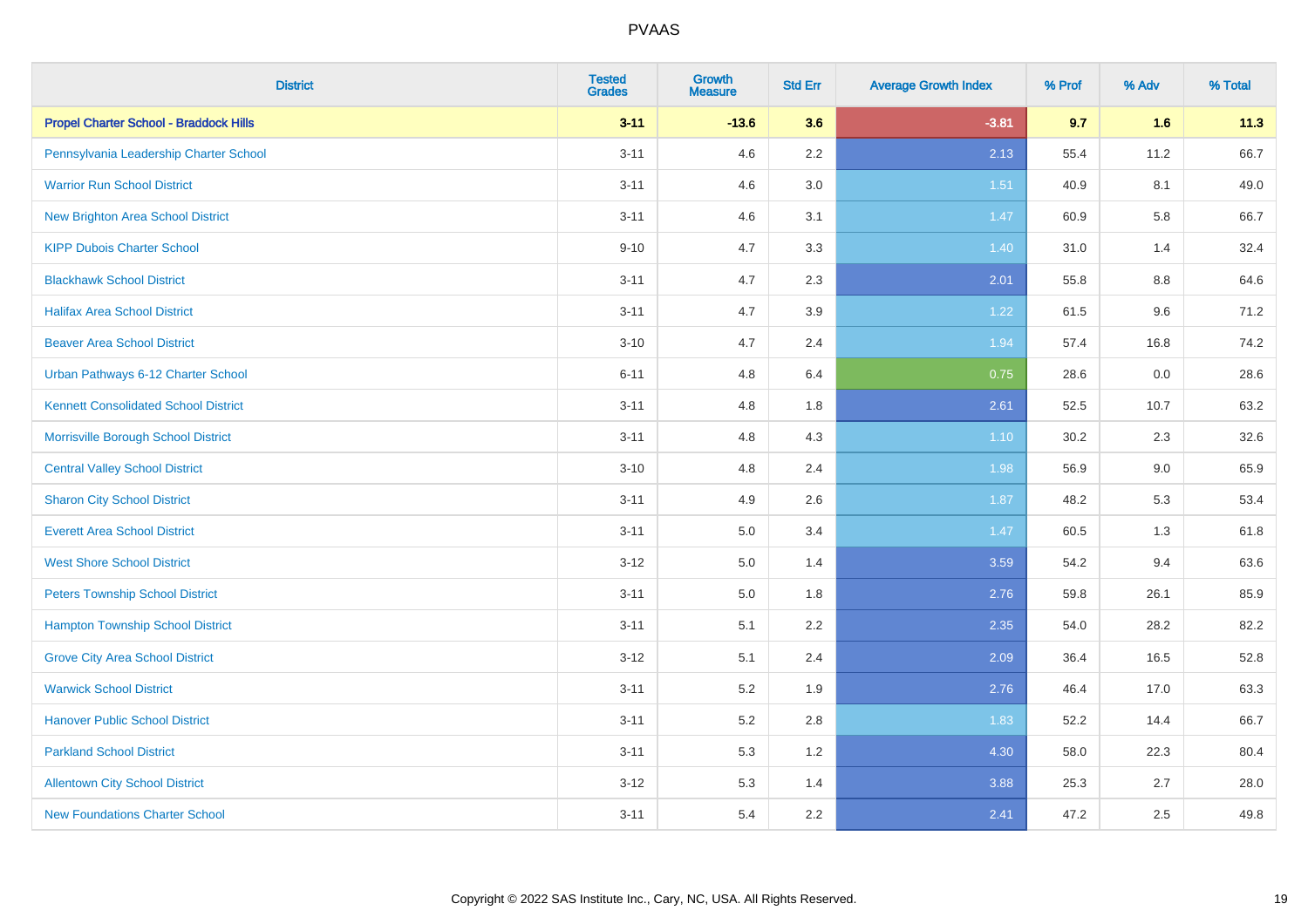| <b>District</b>                                  | <b>Tested</b><br><b>Grades</b> | <b>Growth</b><br><b>Measure</b> | <b>Std Err</b> | <b>Average Growth Index</b> | % Prof | % Adv | % Total |
|--------------------------------------------------|--------------------------------|---------------------------------|----------------|-----------------------------|--------|-------|---------|
| <b>Propel Charter School - Braddock Hills</b>    | $3 - 11$                       | $-13.6$                         | 3.6            | $-3.81$                     | 9.7    | 1.6   | 11.3    |
| <b>Keystone Oaks School District</b>             | $3 - 11$                       | 5.5                             | 2.6            | 2.07                        | 53.2   | 12.1  | 65.4    |
| <b>Stroudsburg Area School District</b>          | $3 - 11$                       | 5.5                             | 1.9            | 2.88                        | 48.1   | 4.2   | 52.3    |
| Lehigh Career & Technical Institute              | $10 - 12$                      | 5.6                             | 5.6            | 0.99                        | 78.3   | 0.0   | 78.3    |
| Palmyra Area School District                     | $3 - 11$                       | 5.6                             | 1.9            | 2.96                        | 56.4   | 15.6  | 72.0    |
| <b>Western Wayne School District</b>             | $3 - 11$                       | 5.6                             | 2.9            | 1.93                        | 41.3   | 17.4  | 58.7    |
| <b>Spring Grove Area School District</b>         | $3 - 11$                       | 5.6                             | 2.1            | 2.68                        | 55.1   | 15.0  | 70.1    |
| <b>Ephrata Area School District</b>              | $3 - 11$                       | 5.6                             | 1.8            | 3.12                        | 54.7   | 9.5   | 64.2    |
| <b>Mastery Charter School - Pickett Campus</b>   | $6 - 10$                       | 5.6                             | 5.7            | 1.00                        | 27.8   | 0.0   | 27.8    |
| <b>Bethel Park School District</b>               | $3 - 11$                       | 5.6                             | 1.8            | 3.18                        | 65.3   | 18.6  | 83.9    |
| <b>Mars Area School District</b>                 | $3 - 10$                       | 5.7                             | 2.1            | 2.75                        | 57.9   | 18.2  | 76.1    |
| <b>Bentworth School District</b>                 | $3 - 11$                       | 5.7                             | 3.2            | 1.75                        | 44.2   | 19.5  | 63.6    |
| <b>Penncrest School District</b>                 | $3 - 11$                       | 5.7                             | 2.2            | 2.57                        | 47.2   | 7.1   | 54.3    |
| Daniel Boone Area School District                | $3 - 12$                       | 5.7                             | 2.0            | 2.88                        | 51.0   | 11.5  | 62.6    |
| <b>Tidioute Community Charter School</b>         | $3 - 11$                       | 5.7                             | 5.1            | 1.11                        | 34.4   | 21.9  | 56.2    |
| 21st Century Cyber Charter School                | $6 - 12$                       | 5.7                             | 2.3            | 2.50                        | 56.7   | 8.3   | 65.0    |
| Capital Area School for the Arts Charter School  | $9 - 11$                       | 5.8                             | 4.1            | 1.39                        | 59.3   | 18.6  | 78.0    |
| Community Academy Of Philadelphia Charter School | $3 - 11$                       | 5.8                             | 2.7            | 2.12                        | 26.7   | 0.9   | 27.6    |
| <b>Agora Cyber Charter School</b>                | $3 - 11$                       | 5.8                             | 2.6            | 2.28                        | 42.8   | 6.6   | 49.4    |
| <b>Collegium Charter School</b>                  | $3 - 10$                       | 5.9                             | 2.5            | 2.33                        | 38.1   | 7.9   | 46.0    |
| <b>Mechanicsburg Area School District</b>        | $3 - 11$                       | 5.9                             | 1.8            | 3.29                        | 57.2   | 13.7  | 70.9    |
| Northeastern York School District                | $3 - 11$                       | 5.9                             | 2.0            | 3.03                        | 51.1   | 16.6  | 67.6    |
| <b>Uniontown Area School District</b>            | $3 - 11$                       | 6.0                             | 3.2            | 1.87                        | 62.4   | 5.9   | 68.2    |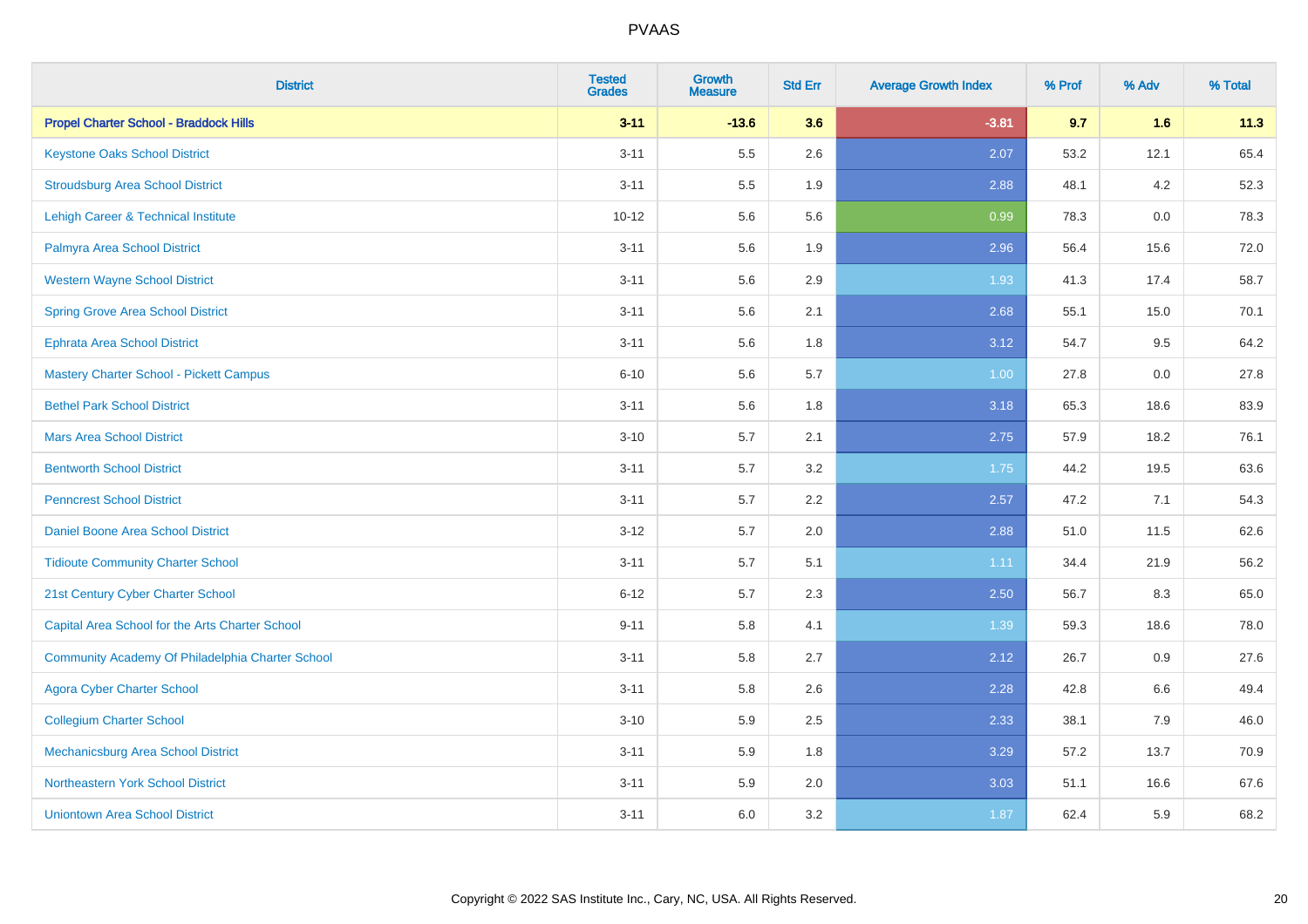| <b>District</b>                               | <b>Tested</b><br><b>Grades</b> | <b>Growth</b><br><b>Measure</b> | <b>Std Err</b> | <b>Average Growth Index</b> | % Prof | % Adv | % Total |
|-----------------------------------------------|--------------------------------|---------------------------------|----------------|-----------------------------|--------|-------|---------|
| <b>Propel Charter School - Braddock Hills</b> | $3 - 11$                       | $-13.6$                         | 3.6            | $-3.81$                     | 9.7    | 1.6   | 11.3    |
| <b>Hollidaysburg Area School District</b>     | $3 - 11$                       | 6.0                             | 2.1            | 2.88                        | 57.1   | 12.3  | 69.4    |
| <b>Wilson Area School District</b>            | $3 - 11$                       | 6.0                             | 2.6            | 2.30                        | 48.7   | 8.5   | 57.2    |
| <b>Spring-Ford Area School District</b>       | $3 - 11$                       | 6.0                             | 1.3            | 4.46                        | 60.8   | 16.5  | 77.4    |
| <b>Dover Area School District</b>             | $3 - 12$                       | 6.0                             | 2.1            | 2.94                        | 52.2   | 6.0   | 58.2    |
| <b>Connellsville Area School District</b>     | $3 - 11$                       | 6.1                             | 2.0            | 3.05                        | 45.4   | 7.8   | 53.2    |
| <b>Whitehall-Coplay School District</b>       | $3 - 11$                       | 6.1                             | 1.8            | 3.45                        | 49.3   | 7.4   | 56.6    |
| <b>Millersburg Area School District</b>       | $3 - 11$                       | 6.2                             | $3.8\,$        | 1.63                        | 51.8   | 7.4   | 59.3    |
| <b>Northgate School District</b>              | $3 - 11$                       | 6.3                             | 3.6            | 1.73                        | 53.3   | 16.7  | 70.0    |
| <b>Salisbury Township School District</b>     | $3 - 11$                       | 6.3                             | 3.6            | 1.77                        | 46.2   | 6.6   | 52.8    |
| <b>Belle Vernon Area School District</b>      | $3 - 11$                       | 6.5                             | 2.6            | 2.44                        | 55.6   | 11.1  | 66.7    |
| <b>Steel Valley School District</b>           | $3 - 11$                       | 6.5                             | 3.4            | 1.89                        | 50.7   | 5.6   | 56.3    |
| <b>Wattsburg Area School District</b>         | $3 - 11$                       | 6.5                             | 2.7            | 2.43                        | 42.7   | 7.6   | 50.3    |
| <b>Sto-Rox School District</b>                | $3 - 10$                       | 6.6                             | 3.7            | 1.80                        | 13.4   | 0.0   | 13.4    |
| <b>Franklin Area School District</b>          | $3 - 11$                       | 6.6                             | 2.8            | 2.34                        | 48.2   | 4.5   | 52.7    |
| <b>Richland School District</b>               | $3 - 11$                       | 6.7                             | 2.9            | 2.33                        | 62.2   | 19.2  | 81.4    |
| Pocono Mountain School District               | $3 - 12$                       | 6.8                             | 1.5            | 4.62                        | 45.8   | 5.0   | 50.7    |
| <b>Upper Darby School District</b>            | $3 - 12$                       | 6.9                             | 1.5            | 4.62                        | 45.0   | 6.7   | 51.7    |
| <b>Brookville Area School District</b>        | $3 - 11$                       | 6.9                             | 3.0            | 2.30                        | 55.2   | 15.6  | 70.8    |
| <b>Shanksville-Stonycreek School District</b> | $3 - 10$                       | 7.0                             | 5.9            | 1.20                        | 64.7   | 17.6  | 82.4    |
| <b>Esperanza Cyber Charter School</b>         | $3 - 11$                       | 7.1                             | 6.1            | 1.16                        | 9.1    | 0.0   | 9.1     |
| <b>Centennial School District</b>             | $3 - 10$                       | 7.1                             | 1.7            | 4.29                        | 50.1   | 8.7   | 58.9    |
| <b>Carlynton School District</b>              | $3 - 11$                       | 7.3                             | 3.3            | 2.22                        | 41.0   | 10.5  | 51.6    |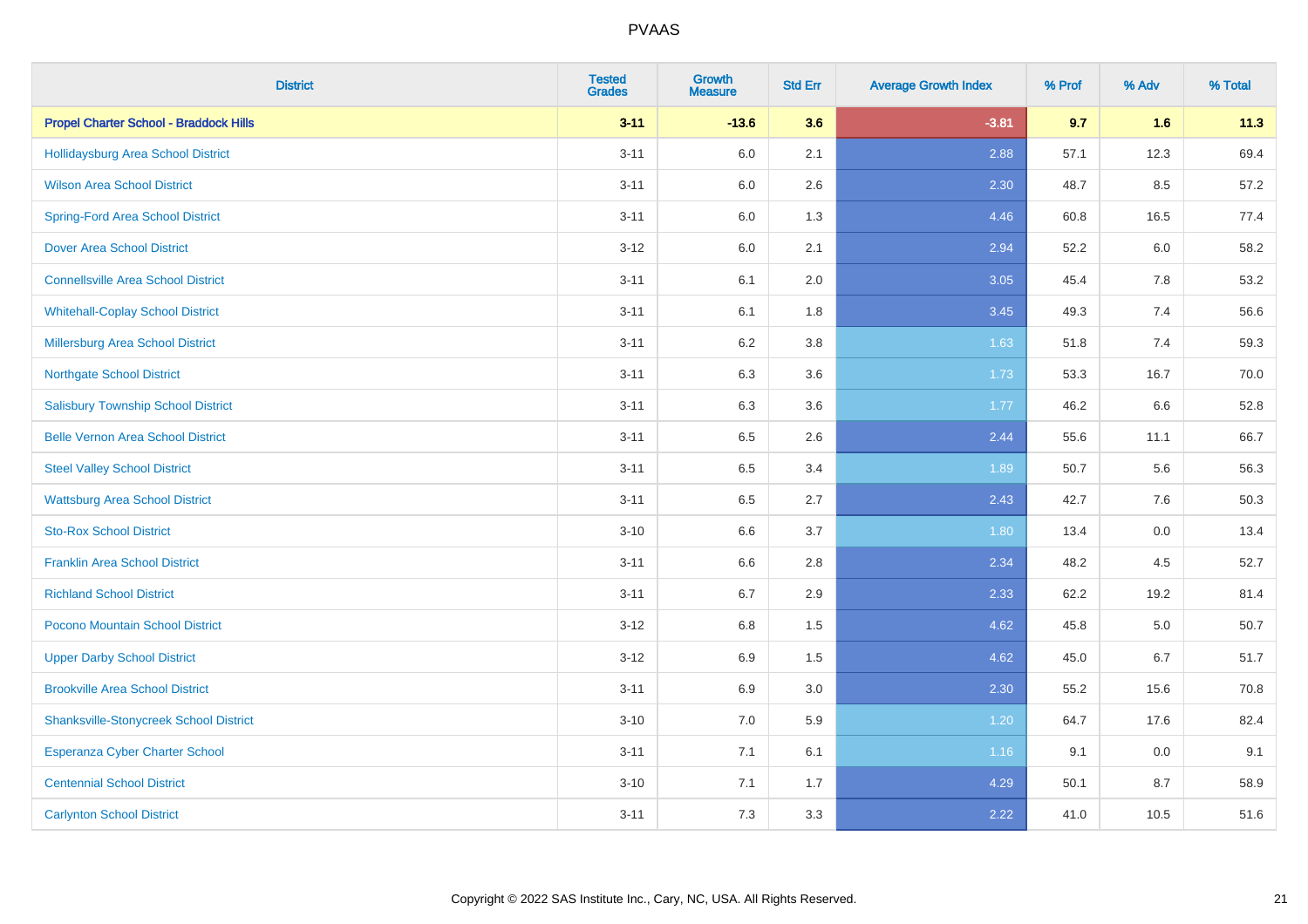| <b>District</b>                                        | <b>Tested</b><br><b>Grades</b> | <b>Growth</b><br><b>Measure</b> | <b>Std Err</b> | <b>Average Growth Index</b> | % Prof | % Adv | % Total |
|--------------------------------------------------------|--------------------------------|---------------------------------|----------------|-----------------------------|--------|-------|---------|
| <b>Propel Charter School - Braddock Hills</b>          | $3 - 11$                       | $-13.6$                         | 3.6            | $-3.81$                     | 9.7    | 1.6   | 11.3    |
| Lehigh Valley Charter High School For The Arts         | $9 - 10$                       | 7.3                             | 2.6            | 2.82                        | 62.3   | 18.2  | 80.5    |
| <b>Carbondale Area School District</b>                 | $3 - 10$                       | 7.4                             | 3.3            | 2.25                        | 56.6   | 2.6   | 59.2    |
| <b>Wilmington Area School District</b>                 | $3 - 11$                       | 7.5                             | 3.0            | 2.48                        | 55.1   | 5.1   | 60.2    |
| Philadelphia City School District                      | $3 - 12$                       | 7.5                             | 0.6            | 12.64                       | 38.4   | 7.0   | 45.4    |
| New Hope-Solebury School District                      | $3 - 11$                       | 7.5                             | 2.9            | 2.57                        | 68.2   | 22.7  | 90.9    |
| <b>Coudersport Area School District</b>                | $3 - 11$                       | 7.7                             | 3.7            | 2.06                        | 55.7   | 8.2   | 63.9    |
| <b>Saint Marys Area School District</b>                | $3 - 11$                       | 7.8                             | 2.6            | 3.04                        | 57.0   | 8.2   | 65.2    |
| Allegheny-Clarion Valley School District               | $3 - 10$                       | 7.8                             | 4.7            | 1.65                        | 53.3   | 3.3   | 56.7    |
| <b>Wayne Highlands School District</b>                 | $3 - 11$                       | 7.8                             | 2.4            | 3.23                        | 52.3   | 13.1  | 65.4    |
| <b>Haverford Township School District</b>              | $3 - 11$                       | 8.0                             | 1.5            | 5.27                        | 53.0   | 25.5  | 78.6    |
| <b>Blacklick Valley School District</b>                | $3 - 11$                       | 8.0                             | 4.3            | 1.85                        | 34.1   | 0.0   | 34.1    |
| <b>Reach Cyber Charter School</b>                      | $3 - 11$                       | 8.1                             | 4.7            | 1.72                        | 42.4   | 4.6   | 47.0    |
| <b>Bethlehem-Center School District</b>                | $3 - 10$                       | 8.1                             | 3.3            | 2.46                        | 35.1   | 1.4   | 36.5    |
| <b>Moon Area School District</b>                       | $3 - 11$                       | 8.2                             | 1.9            | 4.25                        | 58.7   | 18.5  | 77.2    |
| <b>Monessen City School District</b>                   | $3 - 10$                       | 8.3                             | 4.5            | 1.85                        | 42.9   | 2.9   | 45.7    |
| Selinsgrove Area School District                       | $3 - 12$                       | 8.3                             | 2.3            | 3.54                        | 56.8   | 10.0  | 66.8    |
| Renaissance Academy Charter School                     | $3 - 11$                       | 8.3                             | 3.3            | 2.54                        | 45.6   | 22.8  | 68.4    |
| <b>William Penn School District</b>                    | $3 - 12$                       | 8.3                             | 2.1            | 3.99                        | 35.6   | 3.0   | 38.7    |
| <b>Cornwall-Lebanon School District</b>                | $3 - 11$                       | 8.3                             | 1.6            | 5.08                        | 47.2   | 8.4   | 55.6    |
| <b>Chester Charter Scholars Academy Charter School</b> | $3 - 12$                       | 8.4                             | 4.1            | 2.03                        | 23.4   | 0.0   | 23.4    |
| <b>Oswayo Valley School District</b>                   | $3 - 12$                       | 8.5                             | 5.0            | 1.68                        | 50.0   | 16.7  | 66.7    |
| <b>Allegheny Valley School District</b>                | $3 - 11$                       | 8.5                             | 3.9            | 2.17                        | 53.1   | 12.2  | 65.3    |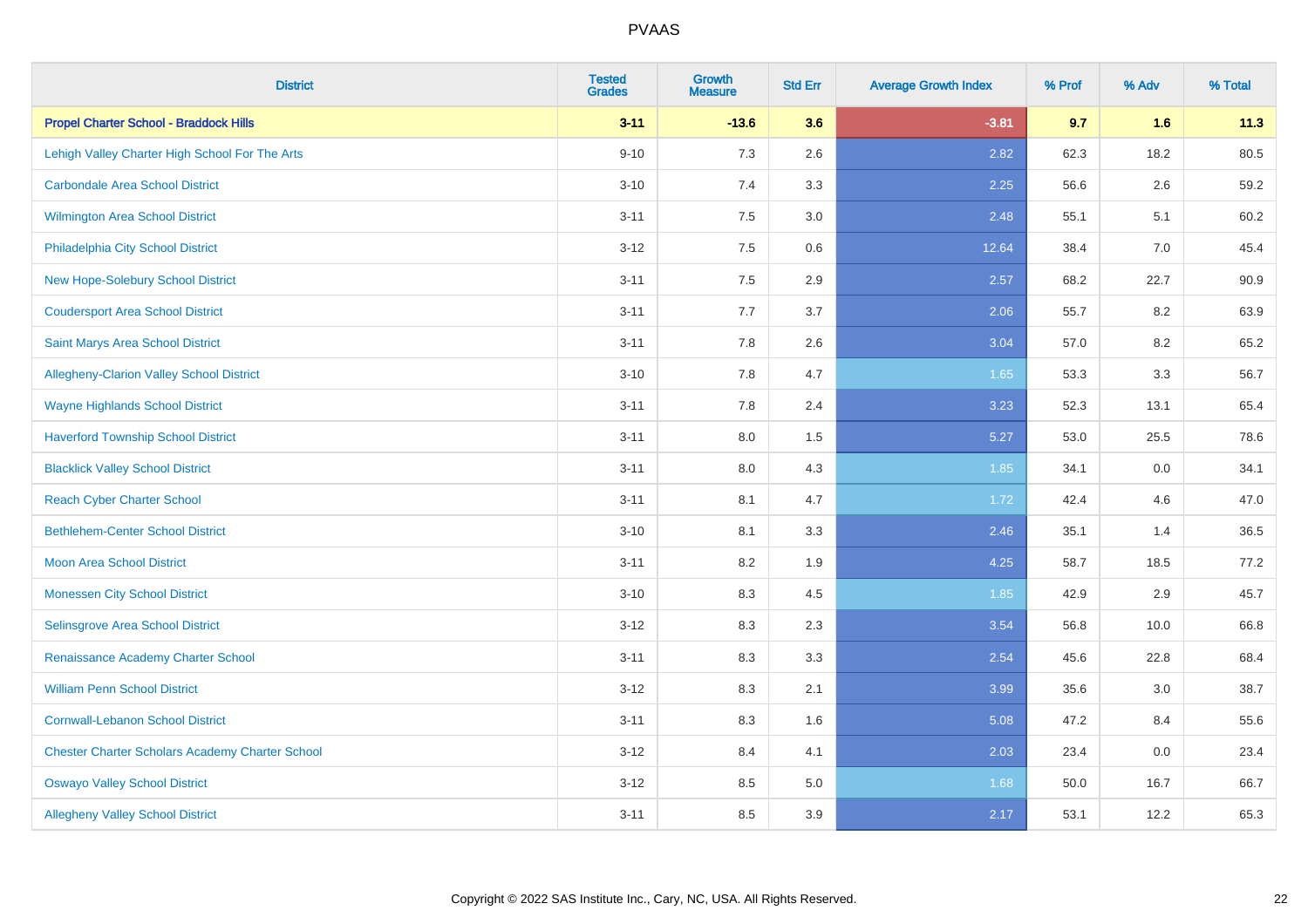| <b>District</b>                                    | <b>Tested</b><br><b>Grades</b> | <b>Growth</b><br><b>Measure</b> | <b>Std Err</b> | <b>Average Growth Index</b> | % Prof | % Adv   | % Total |
|----------------------------------------------------|--------------------------------|---------------------------------|----------------|-----------------------------|--------|---------|---------|
| <b>Propel Charter School - Braddock Hills</b>      | $3 - 11$                       | $-13.6$                         | 3.6            | $-3.81$                     | 9.7    | 1.6     | 11.3    |
| <b>Eastern Lebanon County School District</b>      | $3 - 11$                       | 8.6                             | 2.2            | 3.84                        | 48.8   | 11.4    | 60.3    |
| <b>Conestoga Valley School District</b>            | $3 - 11$                       | 8.7                             | 1.8            | 4.69                        | 60.3   | 13.5    | 73.8    |
| <b>Wyalusing Area School District</b>              | $3 - 12$                       | 8.8                             | 3.3            | 2.68                        | 54.6   | 11.7    | 66.2    |
| <b>Wilson School District</b>                      | $3-12$                         | 8.8                             | 1.5            | 5.96                        | 52.6   | 14.6    | 67.2    |
| <b>Council Rock School District</b>                | $3 - 11$                       | 8.9                             | 1.2            | 7.65                        | 62.8   | 16.6    | 79.4    |
| <b>Hamburg Area School District</b>                | $3 - 11$                       | 8.9                             | 2.5            | 3.63                        | 43.5   | 8.2     | 51.7    |
| <b>Mckeesport Area School District</b>             | $3 - 12$                       | 9.0                             | 2.4            | 3.72                        | 31.0   | 4.5     | 35.5    |
| <b>Avon Grove Charter School</b>                   | $3 - 11$                       | 9.0                             | 2.9            | 3.13                        | 58.8   | 16.7    | 75.5    |
| <b>York Academy Regional Charter School</b>        | $3 - 11$                       | 9.0                             | 5.0            | 1.79                        | 55.2   | 0.0     | 55.2    |
| Ambridge Area School District                      | $3 - 12$                       | 9.1                             | 2.6            | 3.46                        | 50.4   | 10.7    | 61.1    |
| <b>Mifflin County School District</b>              | $3 - 11$                       | 9.1                             | 1.7            | 5.49                        | 47.1   | 6.7     | 53.8    |
| Octorara Area School District                      | $3 - 11$                       | 9.1                             | 2.4            | 3.82                        | 52.1   | 8.5     | 60.6    |
| <b>North Penn School District</b>                  | $3 - 11$                       | 9.1                             | 1.1            | 8.36                        | 55.8   | 17.0    | 72.8    |
| <b>Commonwealth Charter Academy Charter School</b> | $3 - 10$                       | 9.1                             | 1.9            | 4.90                        | 47.2   | 9.1     | 56.3    |
| <b>Cranberry Area School District</b>              | $3 - 12$                       | 9.2                             | 3.0            | 3.04                        | 47.5   | 10.2    | 57.6    |
| Pen Argyl Area School District                     | $3 - 12$                       | 9.2                             | 2.7            | 3.46                        | 50.0   | 12.6    | 62.6    |
| Pennsylvania Distance Learning Charter School      | $3-12$                         | 9.3                             | 4.2            | 2.22                        | 42.2   | 3.1     | 45.3    |
| <b>Bethlehem Area School District</b>              | $3 - 11$                       | 9.3                             | 1.1            | 8.15                        | 44.7   | 12.0    | 56.7    |
| <b>Tech Freire Charter School</b>                  | $9 - 11$                       | 9.3                             | 2.9            | 3.26                        | 18.0   | 1.1     | 19.1    |
| <b>Shippensburg Area School District</b>           | $3 - 11$                       | 9.3                             | 1.9            | 4.84                        | 53.1   | 10.2    | 63.3    |
| Multicultural Academy Charter School               | $9 - 11$                       | 9.5                             | 3.5            | 2.69                        | 22.0   | $0.0\,$ | 22.0    |
| <b>Hazleton Area School District</b>               | $3 - 11$                       | 9.6                             | 1.4            | 6.77                        | 45.0   | 7.8     | 52.9    |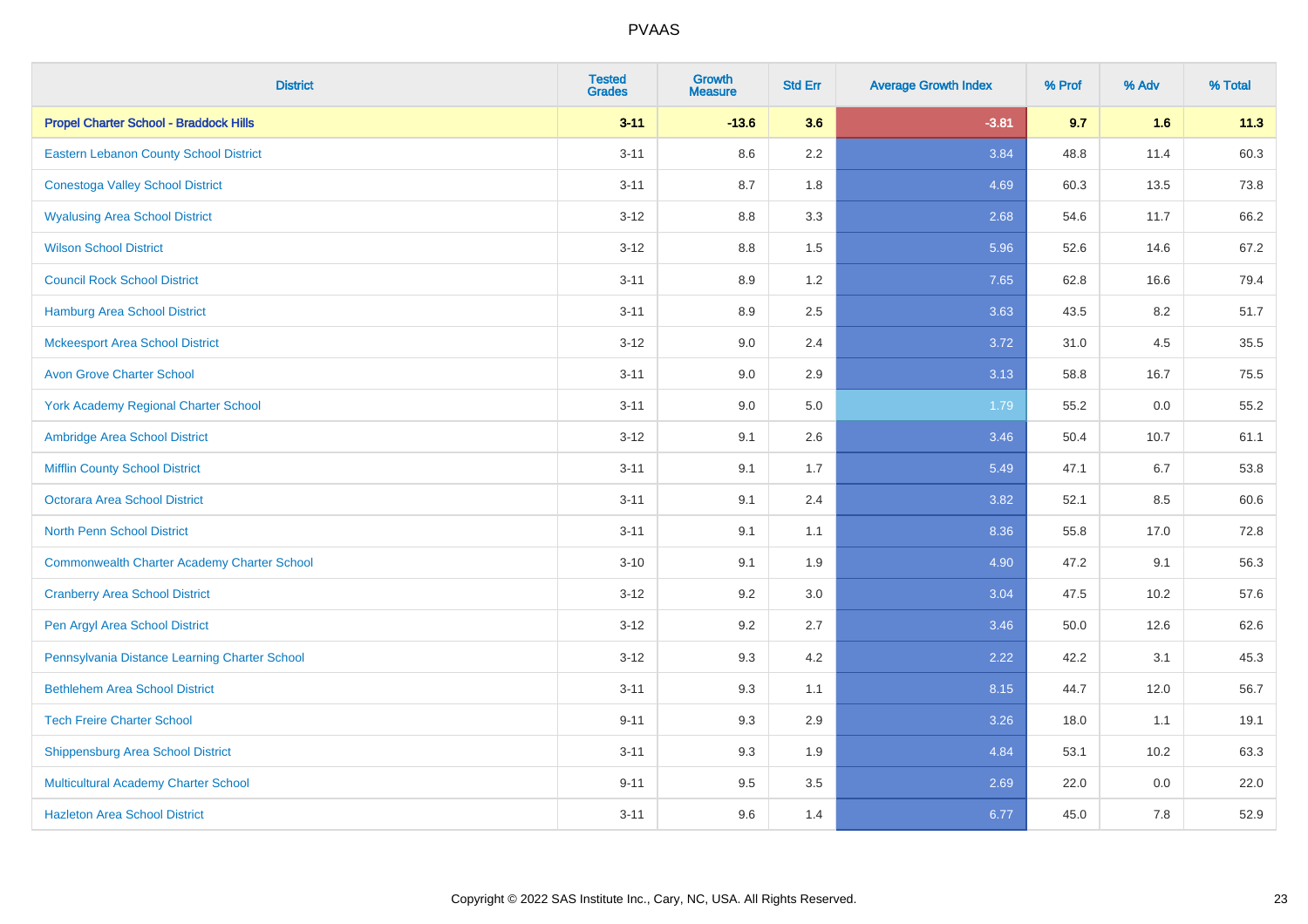| <b>District</b>                               | <b>Tested</b><br><b>Grades</b> | Growth<br><b>Measure</b> | <b>Std Err</b> | <b>Average Growth Index</b> | % Prof | % Adv | % Total |
|-----------------------------------------------|--------------------------------|--------------------------|----------------|-----------------------------|--------|-------|---------|
| <b>Propel Charter School - Braddock Hills</b> | $3 - 11$                       | $-13.6$                  | 3.6            | $-3.81$                     | 9.7    | 1.6   | 11.3    |
| <b>Eastern York School District</b>           | $3 - 11$                       | 9.6                      | 2.6            | 3.71                        | 56.3   | 12.6  | 68.9    |
| <b>Freeport Area School District</b>          | $3 - 10$                       | 9.7                      | 2.5            | 3.91                        | 57.5   | 17.8  | 75.3    |
| <b>Homer-Center School District</b>           | $3 - 11$                       | 9.7                      | 3.6            | 2.70                        | 45.1   | 17.2  | 62.3    |
| <b>Shenandoah Valley School District</b>      | $3 - 11$                       | 9.7                      | 3.9            | 2.49                        | 28.3   | 5.0   | 33.3    |
| Fox Chapel Area School District               | $3 - 11$                       | $9.8\,$                  | 1.8            | 5.36                        | 56.6   | 28.6  | 85.2    |
| <b>Northern Cambria School District</b>       | $3 - 11$                       | 10.0                     | 3.3            | 3.04                        | 47.4   | 5.1   | 52.6    |
| <b>Avon Grove School District</b>             | $3 - 10$                       | 10.0                     | 1.6            | 6.26                        | 56.3   | 18.6  | 74.9    |
| <b>Ridley School District</b>                 | $3 - 12$                       | 10.0                     | 1.6            | 6.10                        | 45.6   | 8.2   | 53.8    |
| <b>Reading School District</b>                | $3 - 11$                       | 10.1                     | 1.4            | 7.25                        | 24.7   | 2.4   | 27.2    |
| <b>York Suburban School District</b>          | $3 - 11$                       | 10.1                     | 2.1            | 4.91                        | 53.5   | 27.8  | 81.3    |
| Dr Robert Ketterer Charter School Inc         | $6 - 12$                       | 10.1                     | 5.0            | 2.04                        | 14.9   | 0.4   | 15.3    |
| <b>Clarion Area School District</b>           | $3 - 11$                       | 10.3                     | 4.1            | 2.51                        | 45.4   | 14.6  | 60.0    |
| <b>Midd-West School District</b>              | $3 - 11$                       | 10.3                     | 2.7            | 3.80                        | 58.0   | 13.4  | 71.4    |
| <b>Cocalico School District</b>               | $3 - 11$                       | 10.6                     | 2.0            | 5.18                        | 50.8   | 14.1  | 64.8    |
| <b>Montgomery Area School District</b>        | $3 - 11$                       | 10.7                     | 3.6            | 2.96                        | 48.7   | 12.4  | 61.1    |
| <b>Lake-Lehman School District</b>            | $3 - 11$                       | 10.8                     | 2.7            | 3.93                        | 55.3   | 7.9   | 63.2    |
| <b>Montoursville Area School District</b>     | $3 - 12$                       | 10.8                     | 2.5            | 4.24                        | 44.6   | 20.1  | 64.8    |
| <b>Garnet Valley School District</b>          | $3 - 10$                       | 10.9                     | 1.7            | 6.53                        | 67.1   | 19.0  | 86.1    |
| <b>Sayre Area School District</b>             | $3 - 11$                       | 11.2                     | 3.5            | 3.20                        | 52.2   | 7.5   | 59.7    |
| <b>Greater Nanticoke Area School District</b> | $3 - 12$                       | 11.2                     | 2.8            | 4.01                        | 38.0   | 12.4  | 50.4    |
| <b>Littlestown Area School District</b>       | $3 - 11$                       | 11.4                     | 2.5            | 4.62                        | 55.2   | 10.4  | 65.6    |
| Mastery Charter School - Hardy Williams       | $3 - 11$                       | 11.4                     | 3.4            | 3.33                        | 44.3   | 5.7   | 50.0    |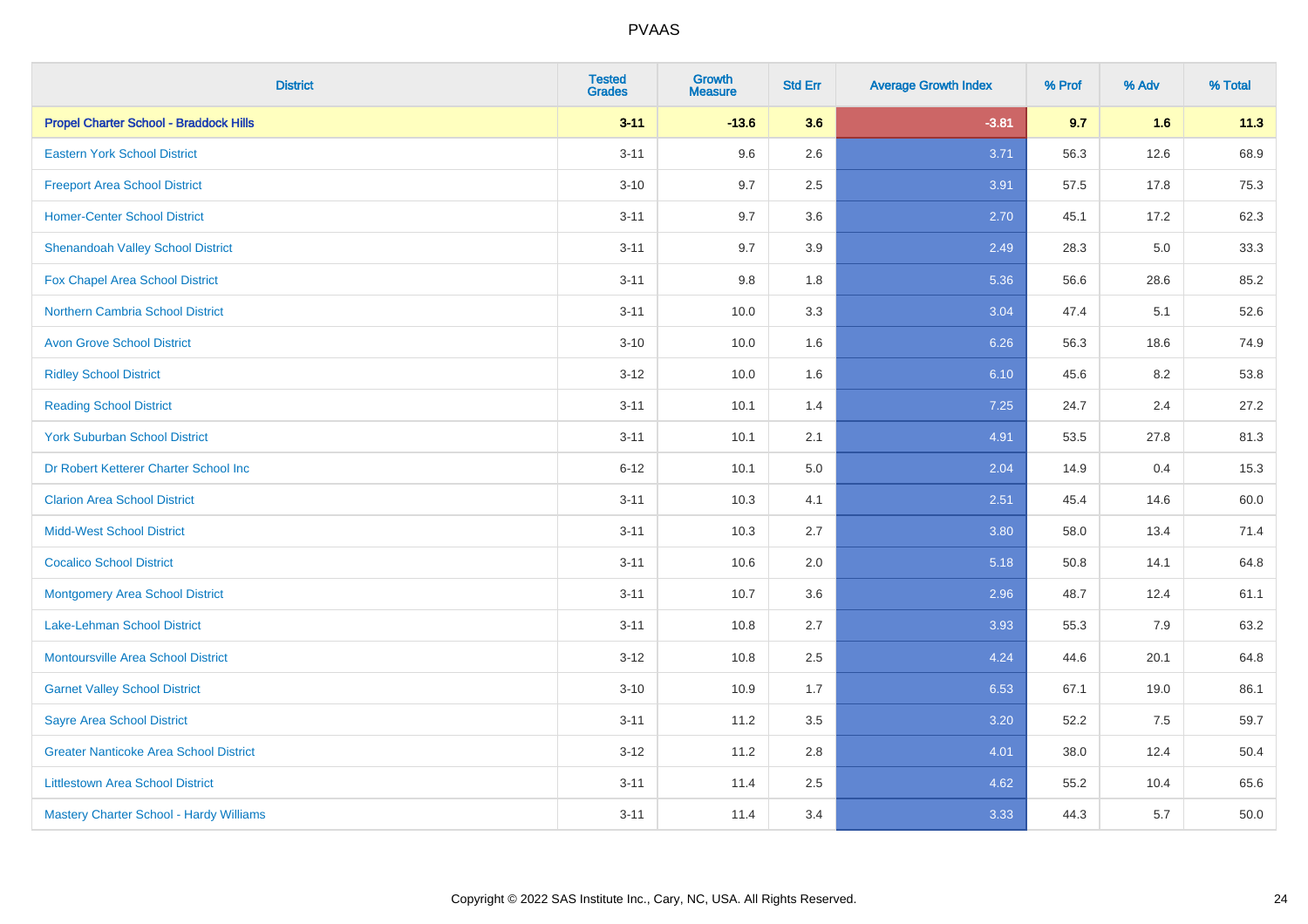| <b>District</b>                               | <b>Tested</b><br><b>Grades</b> | <b>Growth</b><br><b>Measure</b> | <b>Std Err</b> | <b>Average Growth Index</b> | % Prof | % Adv   | % Total |
|-----------------------------------------------|--------------------------------|---------------------------------|----------------|-----------------------------|--------|---------|---------|
| <b>Propel Charter School - Braddock Hills</b> | $3 - 11$                       | $-13.6$                         | 3.6            | $-3.81$                     | 9.7    | 1.6     | 11.3    |
| <b>Pine-Richland School District</b>          | $3 - 11$                       | 11.5                            | 1.8            | 6.31                        | 60.6   | 24.4    | 85.0    |
| Pennsylvania Cyber Charter School             | $3 - 11$                       | 11.6                            | 1.5            | 7.54                        | 46.3   | $5.0\,$ | 51.3    |
| <b>Pennsbury School District</b>              | $3 - 11$                       | 11.7                            | 1.5            | 7.90                        | 60.1   | 21.3    | 81.3    |
| <b>Fort Leboeuf School District</b>           | $3 - 11$                       | 11.7                            | 2.5            | 4.73                        | 48.5   | 21.1    | 69.6    |
| Pennsylvania Virtual Charter School           | $3 - 11$                       | 11.8                            | 3.5            | 3.37                        | 56.5   | 11.1    | 67.6    |
| Downingtown Area School District              | $3 - 11$                       | 12.1                            | 1.1            | 10.67                       | 60.0   | 23.5    | 83.6    |
| <b>Fleetwood Area School District</b>         | $3 - 10$                       | 12.2                            | 2.2            | 5.68                        | 53.5   | 11.6    | 65.2    |
| <b>Central York School District</b>           | $3 - 12$                       | 12.3                            | 1.7            | 7.20                        | 55.5   | 11.5    | 67.0    |
| <b>Souderton Area School District</b>         | $3 - 11$                       | 12.4                            | 1.5            | 8.28                        | 61.7   | 15.2    | 76.9    |
| <b>School Lane Charter School</b>             | $3 - 11$                       | 12.4                            | 3.6            | 3.43                        | 59.1   | 9.8     | 68.9    |
| Jenkintown School District                    | $3 - 11$                       | 12.5                            | 4.4            | 2.84                        | 54.6   | 29.6    | 84.1    |
| <b>Wissahickon School District</b>            | $3 - 10$                       | 12.5                            | 1.8            | 6.85                        | 58.3   | 22.4    | 80.7    |
| <b>West Perry School District</b>             | $3 - 11$                       | 12.5                            | 2.5            | 4.99                        | 56.6   | 8.4     | 65.0    |
| <b>Delaware Valley School District</b>        | $3 - 11$                       | 12.6                            | 1.8            | 6.93                        | 55.2   | 16.2    | 71.4    |
| <b>West Chester Area School District</b>      | $3 - 11$                       | 12.6                            | 1.2            | 10.38                       | 66.8   | 20.2    | 87.0    |
| <b>Derry Township School District</b>         | $3 - 10$                       | 12.8                            | 2.0            | 6.39                        | 54.8   | 25.8    | 80.6    |
| <b>Iroquois School District</b>               | $3 - 11$                       | 13.1                            | 3.0            | 4.35                        | 48.2   | 7.8     | 56.0    |
| <b>Derry Area School District</b>             | $3 - 11$                       | 13.2                            | 2.8            | 4.69                        | 60.0   | 12.5    | 72.5    |
| People For People Charter School              | $3 - 12$                       | 13.3                            | 5.5            | 2.43                        | 13.5   | 0.0     | 13.5    |
| <b>Penn-Trafford School District</b>          | $3 - 11$                       | 13.4                            | 1.7            | 7.87                        | 62.3   | 21.9    | 84.2    |
| <b>Abington Heights School District</b>       | $3 - 11$                       | 13.5                            | 2.2            | 6.27                        | 58.3   | 16.2    | 74.5    |
| <b>Jamestown Area School District</b>         | $3 - 11$                       | 13.5                            | 4.2            | 3.19                        | 64.4   | 13.3    | 77.8    |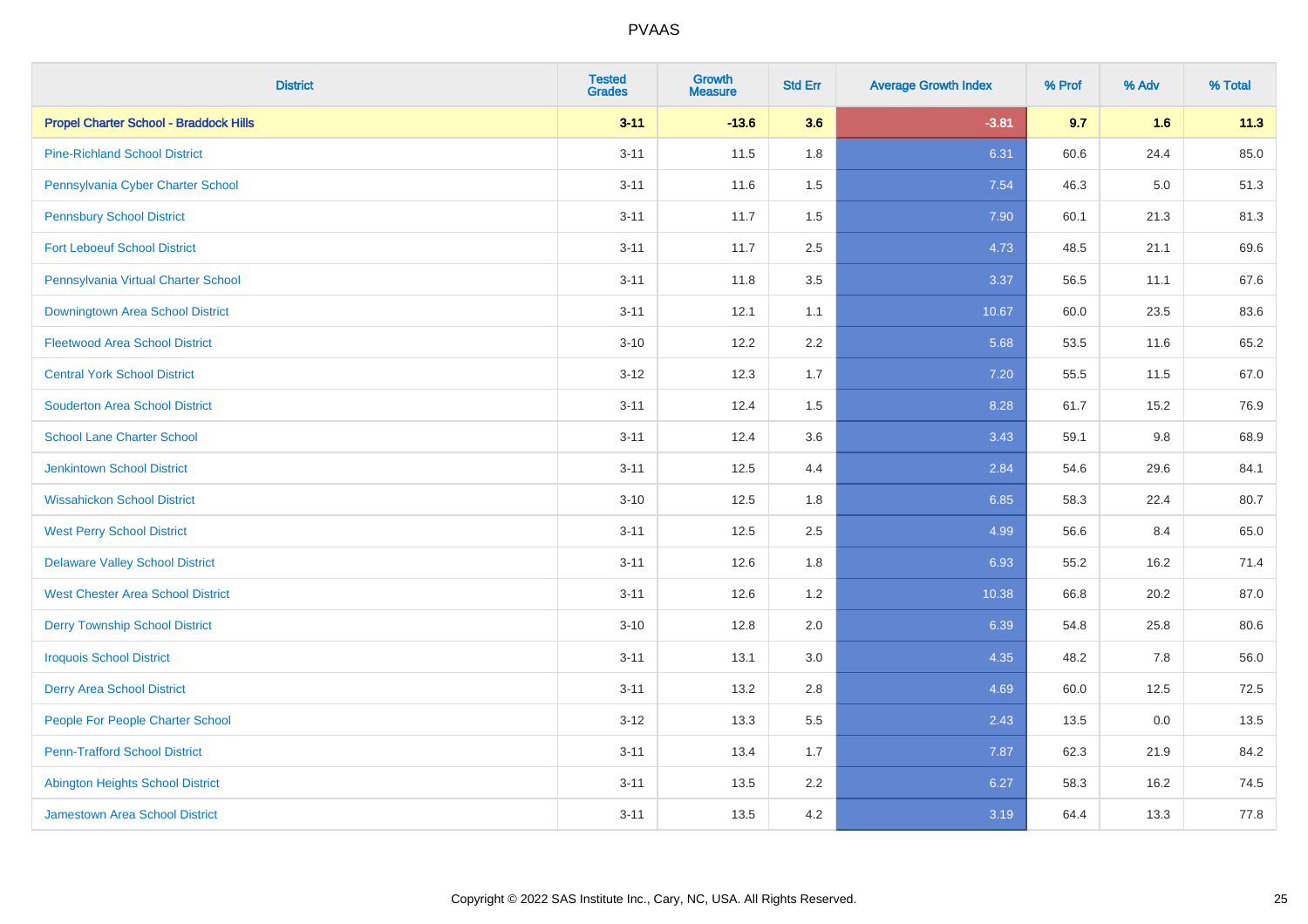| <b>District</b>                                  | <b>Tested</b><br><b>Grades</b> | <b>Growth</b><br><b>Measure</b> | <b>Std Err</b> | <b>Average Growth Index</b> | % Prof | % Adv   | % Total |
|--------------------------------------------------|--------------------------------|---------------------------------|----------------|-----------------------------|--------|---------|---------|
| <b>Propel Charter School - Braddock Hills</b>    | $3 - 11$                       | $-13.6$                         | 3.6            | $-3.81$                     | 9.7    | 1.6     | 11.3    |
| <b>Dallastown Area School District</b>           | $3 - 11$                       | 13.5                            | 1.5            | 8.84                        | 56.0   | 17.9    | 73.8    |
| <b>City CHS</b>                                  | $10 - 11$                      | 13.6                            | 2.7            | 5.12                        | 45.8   | 3.0     | 48.8    |
| <b>Springfield School District</b>               | $3 - 11$                       | 13.8                            | 1.7            | 7.99                        | 60.9   | 21.5    | 82.4    |
| Penns Valley Area School District                | $3 - 12$                       | 14.0                            | 2.9            | 4.80                        | 41.9   | 23.1    | 65.0    |
| <b>Colonial School District</b>                  | $3 - 11$                       | 14.0                            | 1.7            | 8.21                        | 60.2   | 19.6    | 79.8    |
| <b>Lincoln Leadership Academy Charter School</b> | $3 - 12$                       | 14.2                            | 6.4            | 2.22                        | 23.5   | $0.0\,$ | 23.5    |
| <b>Southern York County School District</b>      | $3 - 11$                       | 14.2                            | 2.1            | 6.91                        | 55.1   | 18.1    | 73.1    |
| <b>Saucon Valley School District</b>             | $3 - 11$                       | 14.7                            | 2.5            | 5.98                        | 48.7   | 20.2    | 69.0    |
| <b>Great Valley School District</b>              | $3 - 11$                       | 15.0                            | 1.9            | 7.98                        | 50.0   | 35.0    | 85.0    |
| <b>Upper Merion Area School District</b>         | $3 - 11$                       | 15.3                            | 2.0            | 7.62                        | 59.3   | 19.3    | 78.6    |
| <b>Upper Dublin School District</b>              | $3 - 12$                       | 15.4                            | 1.8            | 8.53                        | 60.8   | 24.8    | 85.6    |
| Northern York County School District             | $3 - 11$                       | 15.6                            | 2.0            | 7.98                        | 57.4   | 11.5    | 68.8    |
| <b>Greenwood School District</b>                 | $3 - 11$                       | 15.9                            | 3.9            | 4.11                        | 50.0   | 25.0    | 75.0    |
| <b>Belmont Charter School</b>                    | $3 - 10$                       | 16.0                            | 6.5            | 2.45                        | 64.3   | 0.0     | 64.3    |
| Northern Bedford County School District          | $3 - 11$                       | 16.5                            | 3.6            | 4.58                        | 51.7   | 20.0    | 71.7    |
| <b>Deer Lakes School District</b>                | $3 - 11$                       | 17.0                            | 2.7            | 6.32                        | 61.5   | 16.4    | 77.9    |
| <b>Unionville-Chadds Ford School District</b>    | $3 - 11$                       | 17.1                            | 3.1            | 5.51                        | 68.1   | 13.2    | 81.3    |
| <b>North Allegheny School District</b>           | $3 - 11$                       | 17.4                            | 1.3            | 13.52                       | 59.5   | 28.1    | 87.6    |
| <b>Norwin School District</b>                    | $3 - 11$                       | 18.0                            | 1.7            | 10.37                       | 58.5   | 27.0    | 85.4    |
| <b>Valley View School District</b>               | $3 - 11$                       | 18.1                            | 2.4            | 7.42                        | 53.7   | 14.7    | 68.4    |
| <b>Cumberland Valley School District</b>         | $3 - 12$                       | 18.5                            | 1.3            | 14.64                       | 60.7   | 23.4    | 84.1    |
| <b>Upper Saint Clair School District</b>         | $3 - 11$                       | 18.5                            | 1.7            | 10.65                       | 61.8   | 30.1    | 91.9    |